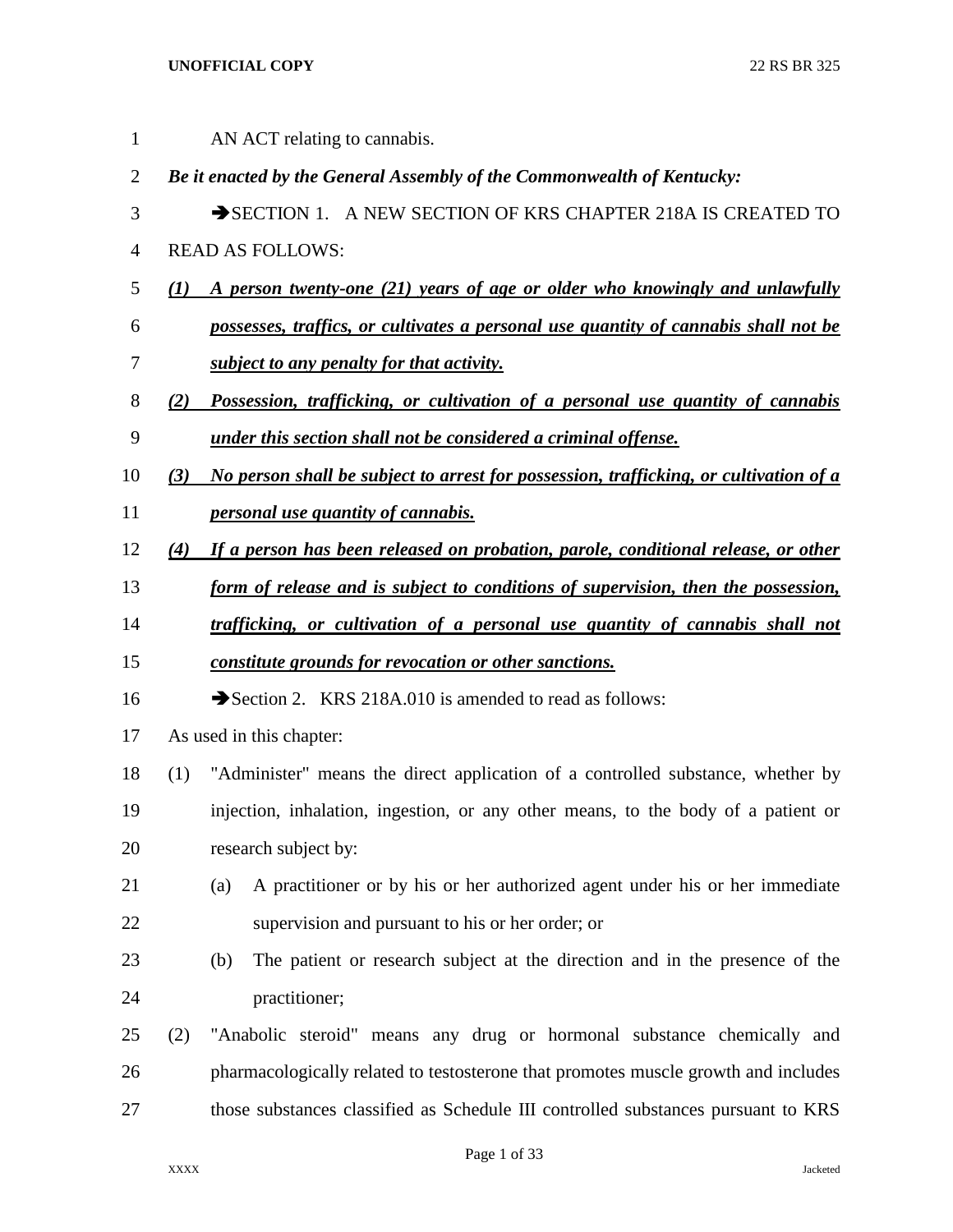| $\mathbf{1}$   |     | 218A.020 but does not include estrogens, progestins, and anticosteroids;                                 |
|----------------|-----|----------------------------------------------------------------------------------------------------------|
| $\overline{2}$ | (3) | "Cabinet" means the Cabinet for Health and Family Services;                                              |
| 3              | (4) | "Cannabis" means all parts of the plant Cannabis sp., whether growing or not;                            |
| $\overline{4}$ |     | the seeds thereof; the resin extracted from any part of the plant; and every                             |
| 5              |     | compound, manufacture, salt, derivative, mixture, or preparation of the plant, its                       |
| 6              |     | seeds or resin, or any compound, mixture, or preparation which contains any                              |
| 7              |     | <i>quantity of these substances. The term "cannabis" does not include:</i>                               |
| 8              |     | Industrial hemp that is in the possession, custody, or control of a person<br>(a)                        |
| 9              |     | who holds a license issued by the Department of Agriculture permitting that                              |
| 10             |     | person to cultivate, handle, or process industrial hemp;                                                 |
| 11             |     | Industrial hemp products that do not include any living plants, viable seeds,<br>(b)                     |
| 12             |     | or leaf materials;                                                                                       |
| 13             |     | The substance cannabidiol, when transferred, dispensed, or administered<br>(c)                           |
| 14             |     | pursuant to the written order of a physician practicing at a hospital or                                 |
| 15             |     | associated clinic affiliated with a Kentucky public university having a                                  |
| 16             |     | college or school of medicine;                                                                           |
| 17             |     | (d)<br>For persons participating in a clinical trial or in an expanded access                            |
| 18             |     | program, a drug or substance approved for the use of those participants by                               |
| 19             |     | the United States Food and Drug Administration;                                                          |
| 20             |     | A cannabidiol product derived from industrial hemp, as defined in KRS<br>(e)                             |
| 21             |     | <u>260.850;</u>                                                                                          |
| 22             |     | For the purpose of conducting scientific research, a cannabinoid product<br>(f)                          |
| 23             |     | derived from industrial hemp, as defined in KRS 260.850; or                                              |
| 24             |     | A cannabinoid product approved as a prescription medication by the United<br>$\left( \mathbf{g} \right)$ |
| 25             |     | <b>States Food and Drug Administration;</b>                                                              |
| 26             | (5) | "Cannabis accessory" means drug paraphernalia for the ingestion, inhalation,                             |
| 27             |     | or storage of a personal use quantity of cannabis;                                                       |

Page 2 of 33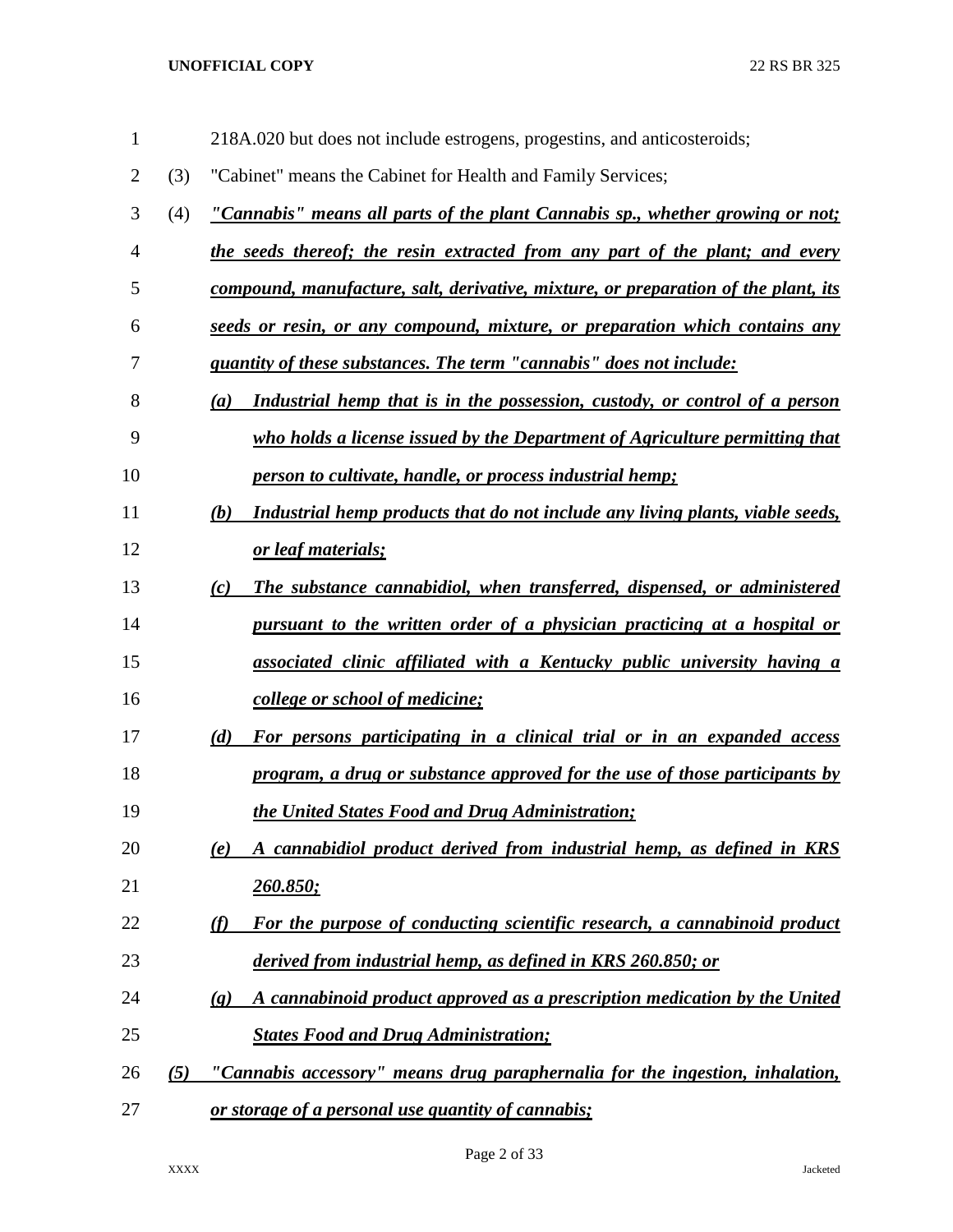| $\mathbf{1}$   | (6)         |           | "Carfentanil" means any substance containing any quantity of carfentanil, or any of |
|----------------|-------------|-----------|-------------------------------------------------------------------------------------|
| $\overline{c}$ |             |           | its salts, isomers, or salts of isomers;                                            |
| 3              | $(7)$ $(5)$ |           | "Certified community based palliative care program" means a palliative care         |
| $\overline{4}$ |             |           | program which has received certification from the Joint Commission;                 |
| 5              | $(8)$ $(6)$ |           | "Child" means any person under the age of majority as specified in KRS              |
| 6              | 2.015;      |           |                                                                                     |
| 7              | $(2)$ $(7)$ |           | "Cocaine" means a substance containing any quantity of cocaine, its salts,          |
| 8              |             |           | optical and geometric isomers, and salts of isomers;                                |
| 9              |             |           | $(10)$ [(8)] "Controlled substance" means methamphetamine, or a drug, substance, or |
| 10             |             |           | immediate precursor in Schedules I through V and includes a controlled substance    |
| 11             |             | analogue; |                                                                                     |
| 12             | (11)(9)     | (a)       | "Controlled substance analogue," except as provided in paragraph (b) of             |
| 13             |             |           | this subsection, means a substance:                                                 |
| 14             |             | 1.        | The chemical structure of which is substantially similar to the structure           |
| 15             |             |           | of a controlled substance in Schedule I or II; and                                  |
| 16             |             | 2.        | Which has a stimulant, depressant, or hallucinogenic effect on the                  |
| 17             |             |           | central nervous system that is substantially similar to or greater than the         |
| 18             |             |           | stimulant, depressant, or hallucinogenic effect on the central nervous              |
| 19             |             |           | system of a controlled substance in Schedule I or II; or                            |
| 20             |             | 3.        | With respect to a particular person, which such person represents or                |
| 21             |             |           | intends to have a stimulant, depressant, or hallucinogenic effect on the            |
| 22             |             |           | central nervous system that is substantially similar to or greater than the         |
| 23             |             |           | stimulant, depressant, or hallucinogenic effect on the central nervous              |
| 24             |             |           | system of a controlled substance in Schedule I or II.                               |
| 25             | (b)         |           | Such term does not include:                                                         |
| 26             |             | 1.        | Any substance for which there is an approved new drug application;                  |
| 27             |             | 2.        | With respect to a particular person, any substance if an exemption is in            |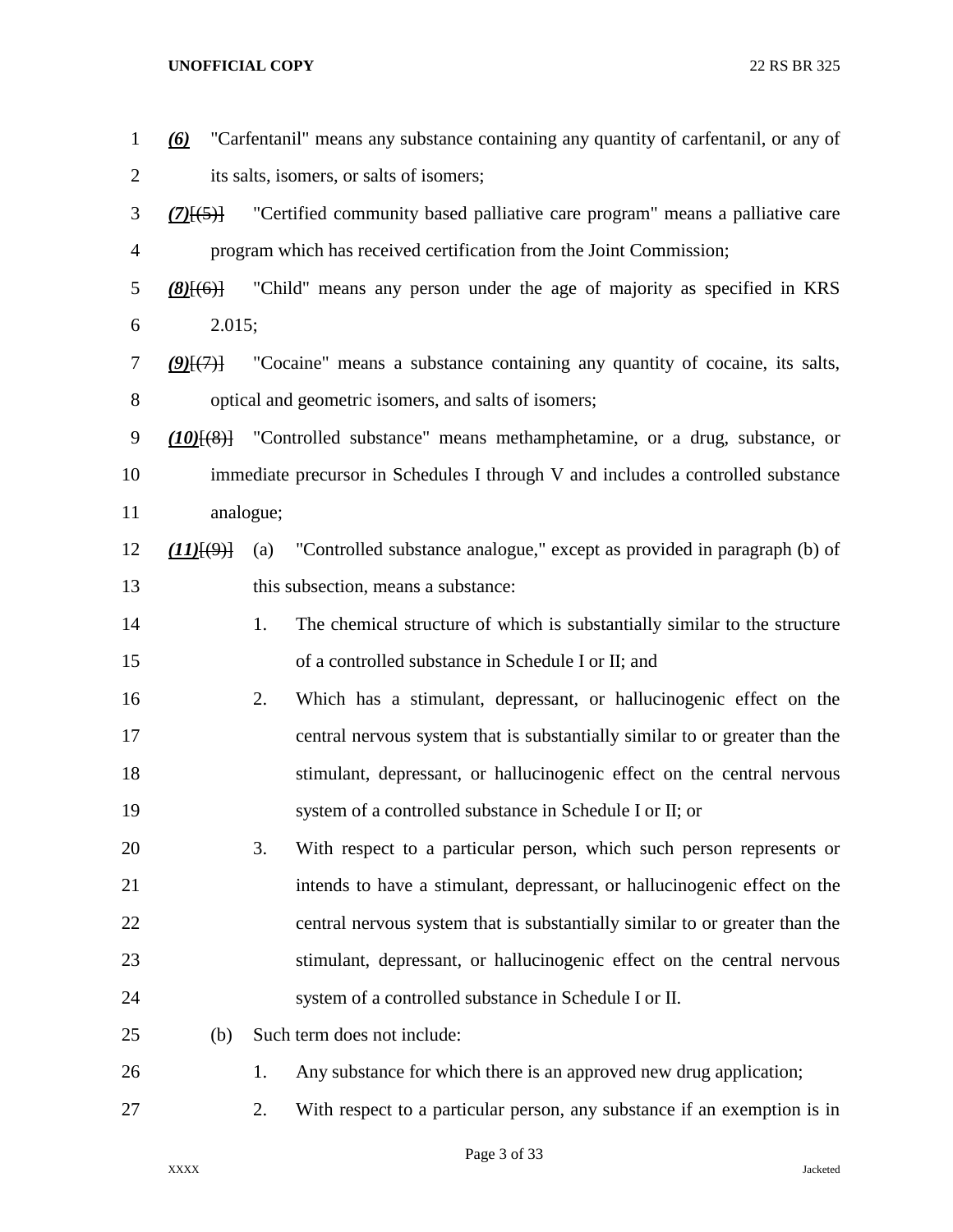- effect for investigational use for that person pursuant to federal law to 2 the extent conduct with respect to such substance is pursuant to such exemption; or
- 3. Any substance to the extent not intended for human consumption before the exemption described in subparagraph 2. of this paragraph takes effect with respect to that substance;

 *(12)*[(10)] "Counterfeit substance" means a controlled substance which, or the container or labeling of which, without authorization, bears the trademark, trade name, or other identifying mark, imprint, number, or device, or any likeness thereof, of a manufacturer, distributor, or dispenser other than the person who in fact manufactured, distributed, or dispensed the substance;

- *(13)*[(11)] "Dispense" means to deliver a controlled substance to an ultimate user or research subject by or pursuant to the lawful order of a practitioner, including the packaging, labeling, or compounding necessary to prepare the substance for that delivery;
- *(14)*[(12)] "Dispenser" means a person who lawfully dispenses a Schedule II, III, IV, or V controlled substance to or for the use of an ultimate user;

 *(15)*[(13)] "Distribute" means to deliver other than by administering or dispensing a controlled substance;

 *(16)*[(14)] "Dosage unit" means a single pill, capsule, ampule, liquid, or other form of administration available as a single unit;

- *(17)*[(15)] "Drug" means:
- (a) Substances recognized as drugs in the official United States Pharmacopoeia, official Homeopathic Pharmacopoeia of the United States, or official National Formulary, or any supplement to any of them;
- (b) Substances intended for use in the diagnosis, care, mitigation, treatment, or prevention of disease in man or animals;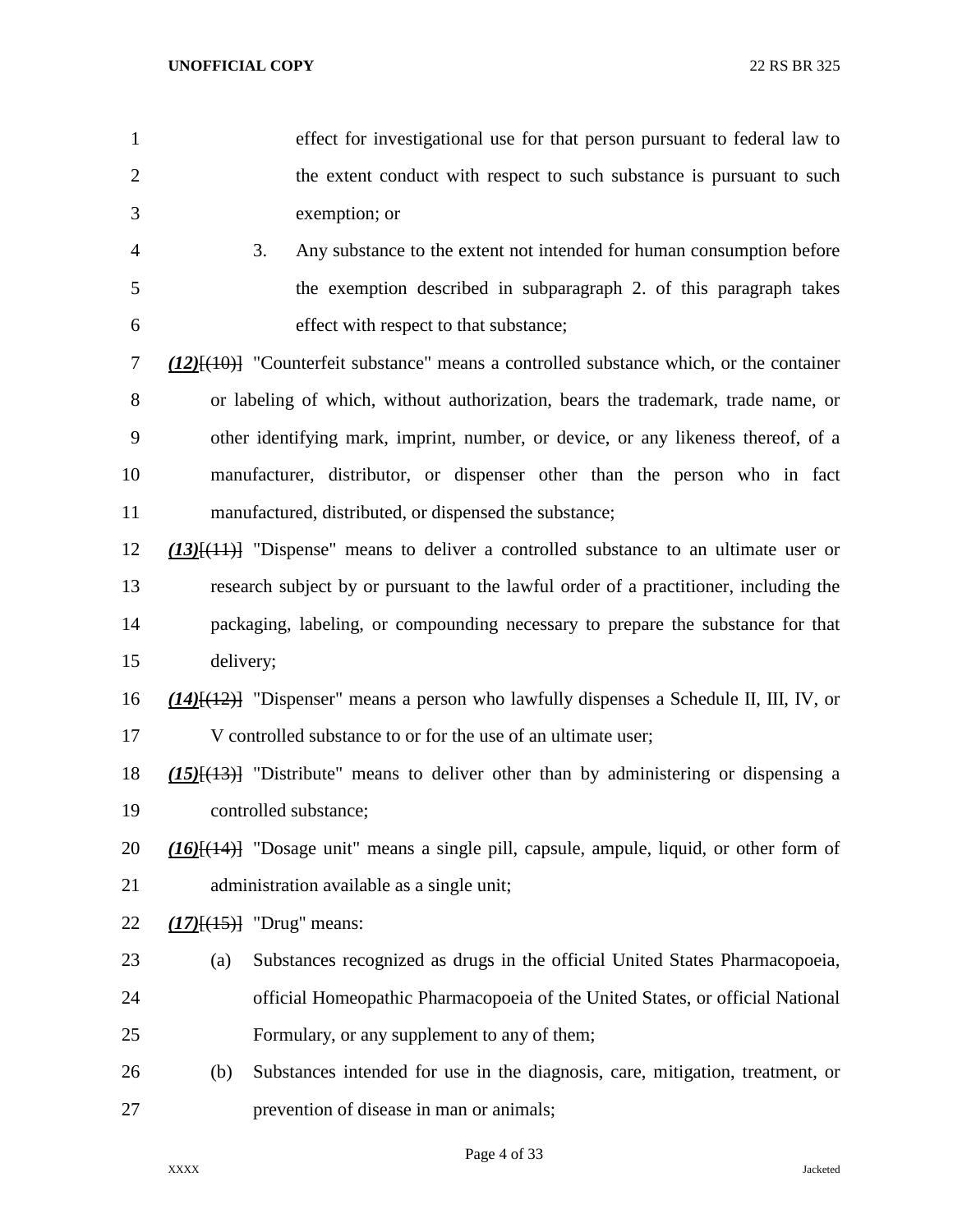| $\mathbf{1}$   | (c) | Substances (other than food) intended to affect the structure or any function of                  |
|----------------|-----|---------------------------------------------------------------------------------------------------|
| $\overline{2}$ |     | the body of man or animals; and                                                                   |
| 3              | (d) | Substances intended for use as a component of any article specified in this                       |
| $\overline{4}$ |     | subsection.                                                                                       |
| 5              |     | It does not include devices or their components, parts, or accessories;                           |
| 6              |     | $(18)$ [ $(16)$ ] "Fentanyl" means a substance containing any quantity of fentanyl, or any of its |
| $\tau$         |     | salts, isomers, or salts of isomers;                                                              |
| $8\,$          |     | $(19)$ [ $(17)$ ] "Fentanyl derivative" means a substance containing any quantity of any          |
| 9              |     | chemical compound, except compounds specifically scheduled as controlled                          |
| 10             |     | substances by statute or by administrative regulation pursuant to this chapter, which             |
| 11             |     | is structurally derived from 1-ethyl-4-(N-phenylamido) piperadine:                                |
| 12             | (a) | By substitution:                                                                                  |
| 13             |     | At the 2-position of the 1-ethyl group with a phenyl, furan, thiophene, or<br>1.                  |
| 14             |     | ethyloxotetrazole ring system; and                                                                |
| 15             |     | 2.<br>Of the terminal amido hydrogen atom with an alkyl, alkoxy, cycloalkyl,                      |
| 16             |     | or furanyl group; and                                                                             |
| 17             | (b) | Which may be further modified in one $(1)$ or more of the following ways:                         |
| 18             |     | By substitution on the N-phenyl ring to any extent with alkyl, alkoxy,<br>1.                      |
| 19             |     | haloalkyl, hydroxyl, or halide substituents;                                                      |
| 20             |     | By substitution on the piperadine ring to any extent with alkyl, allyl,<br>2.                     |
| 21             |     | alkoxy, hydroxy, or halide substituents at the 2-, 3-, 5-, and/or 6-                              |
| 22             |     | positions;                                                                                        |
| 23             |     | By substitution on the piperadine ring to any extent with a phenyl,<br>3.                         |
| 24             |     | alkoxy, or carboxylate ester substituent at the 4- position; or                                   |
| 25             |     | By substitution on the 1-ethyl group to any extent with alkyl, alkoxy, or<br>4.                   |
| 26             |     | hydroxy substituents;                                                                             |
| 27             |     | (20) <sup>[(18)</sup> ] "Good faith prior examination," as used in KRS Chapter 218A and for       |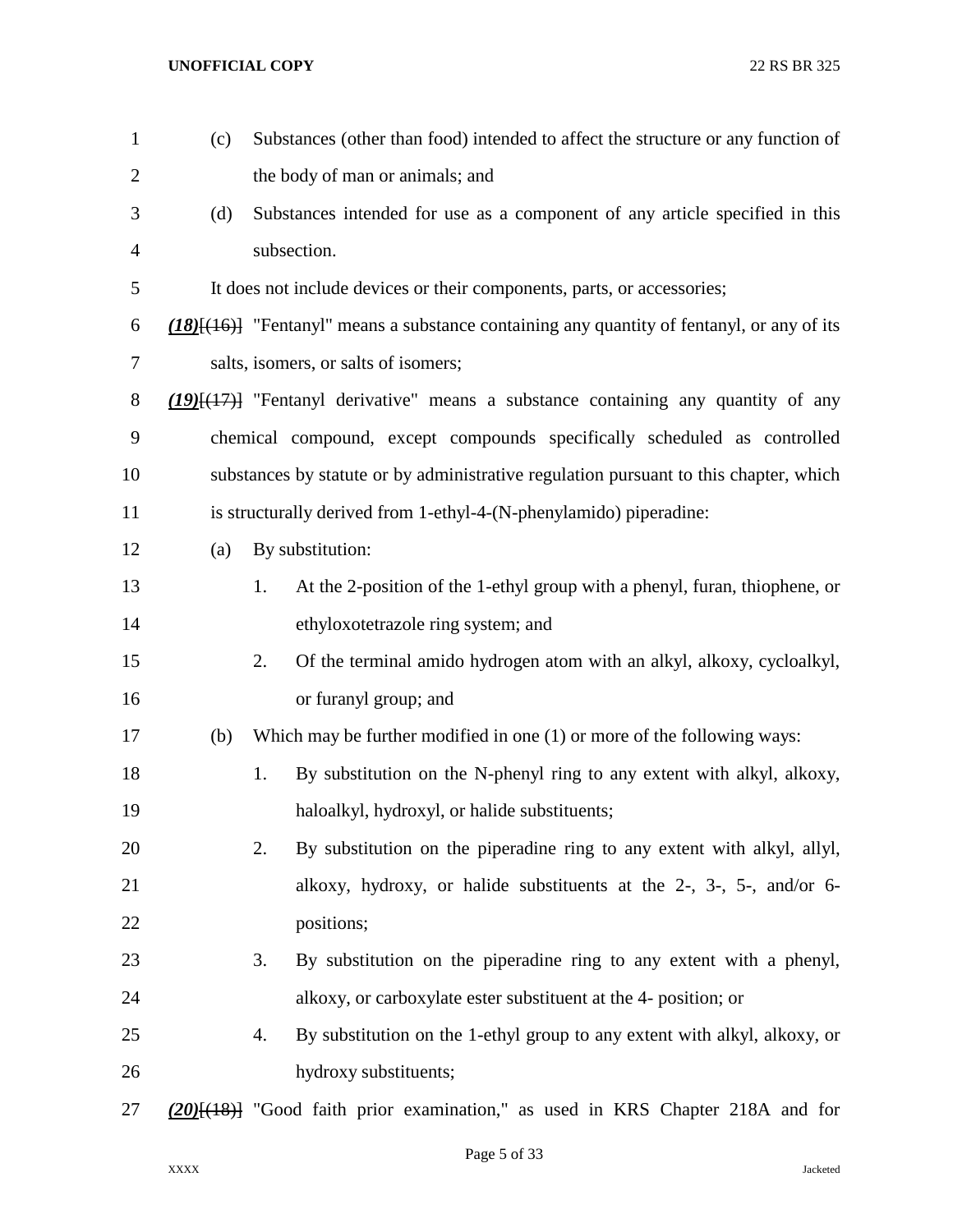| $\mathbf{1}$   |     | criminal prosecution only, means an in-person medical examination of the patient              |
|----------------|-----|-----------------------------------------------------------------------------------------------|
| $\overline{2}$ |     | conducted by the prescribing practitioner or other health-care professional routinely         |
| 3              |     | relied upon in the ordinary course of his or her practice, at which time the patient is       |
| 4              |     | physically examined and a medical history of the patient is obtained. "In-person"             |
| 5              |     | includes telehealth examinations. This subsection shall not be applicable to hospice          |
| 6              |     | providers licensed pursuant to KRS Chapter 216B;                                              |
| 7              |     | $(21)$ [ $(19)$ ] "Hazardous chemical substance" includes any chemical substance used or      |
| $8\,$          |     | intended for use in the illegal manufacture of a controlled substance as defined in           |
| 9              |     | this section or the illegal manufacture of methamphetamine as defined in KRS                  |
| 10             |     | 218A.1431, which:                                                                             |
| 11             | (a) | Poses an explosion hazard;                                                                    |
| 12             | (b) | Poses a fire hazard; or                                                                       |
| 13             | (c) | Is poisonous or injurious if handled, swallowed, or inhaled;                                  |
| 14             |     | $(22)$ [ $(20)$ ] "Heroin" means a substance containing any quantity of heroin, or any of its |
| 15             |     | salts, isomers, or salts of isomers;                                                          |
| 16             |     | $(23)$ [(21)] "Hydrocodone combination product" means a drug with:                            |
| 17             | (a) | Not more than three hundred (300) milligrams of dihydrocodeinone, or any of                   |
| 18             |     | its salts, per one hundred (100) milliliters or not more than fifteen (15)                    |
| 19             |     | milligrams per dosage unit, with a fourfold or greater quantity of an                         |
| 20             |     | isoquinoline alkaloid of opium; or                                                            |
| 21             | (b) | Not more than three hundred (300) milligrams of dihydrocodeinone, or any of                   |
| 22             |     | its salts, per one hundred (100) milliliters or not more than fifteen (15)                    |
| 23             |     | milligrams per dosage unit, with one (1) or more active, nonnarcotic                          |
| 24             |     | ingredients in recognized therapeutic amounts;                                                |
| 25             |     | $(24)$ [ $(22)$ ] "Immediate precursor" means a substance which is the principal compound     |
| 26             |     | commonly used or produced primarily for use, and which is an immediate chemical               |
| 27             |     | intermediary used or likely to be used in the manufacture of a controlled substance           |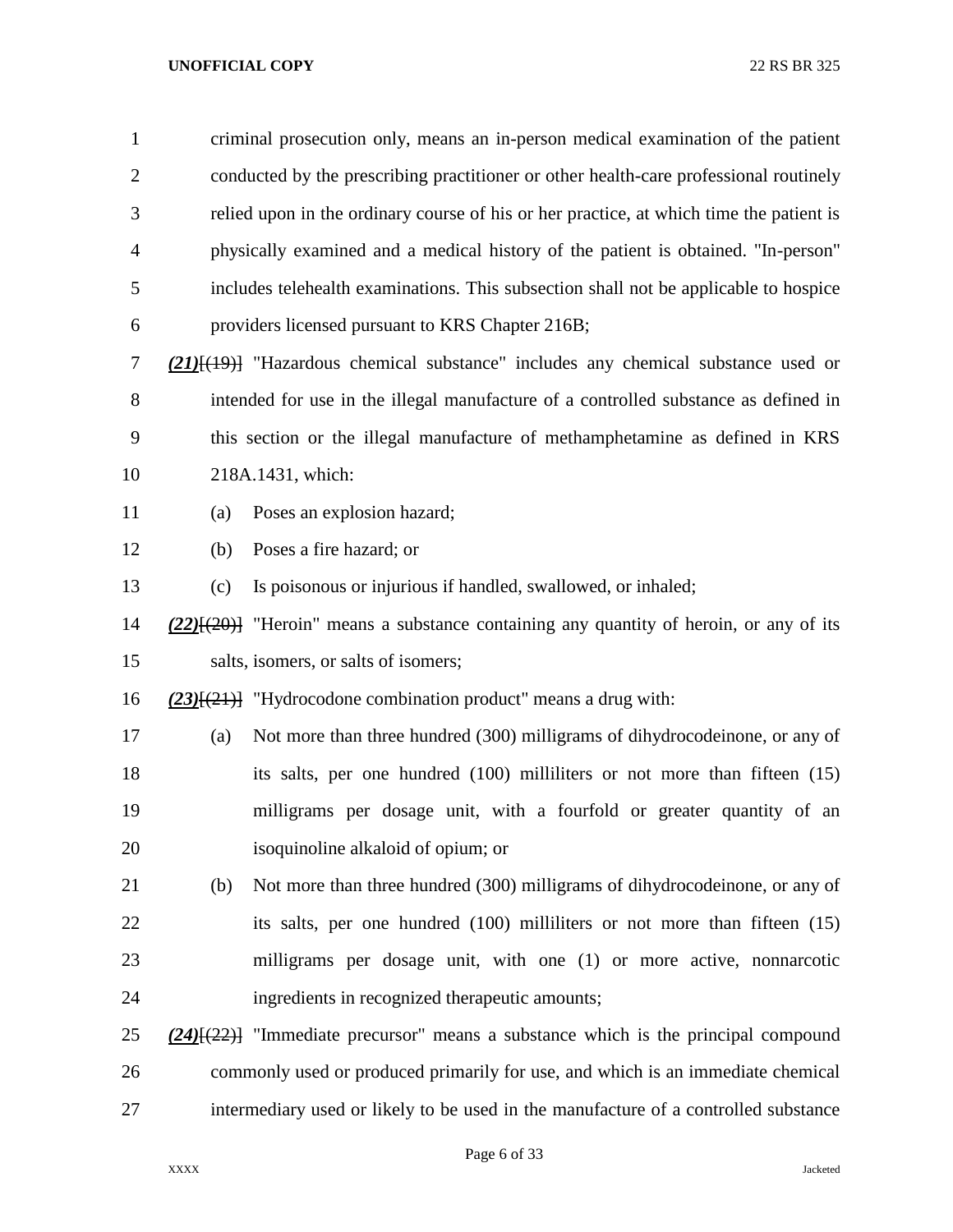| $\mathbf{1}$   |          | or methamphetamine, the control of which is necessary to prevent, curtail, or limit           |
|----------------|----------|-----------------------------------------------------------------------------------------------|
| $\mathbf{2}$   |          | manufacture;                                                                                  |
| 3              |          | $(25)$ { $(23)$ } "Industrial hemp" has the same meaning as in KRS 260.850;                   |
| $\overline{4}$ |          | $(26)$ [ $(24)$ ] "Industrial hemp products" has the same meaning as in KRS 260.850;          |
| 5              |          | $(27)$ [ $(25)$ ] "Intent to manufacture" means any evidence which demonstrates a person's    |
| 6              |          | conscious objective to manufacture a controlled substance or methamphetamine.                 |
| 7              |          | Such evidence includes but is not limited to statements and a chemical substance's            |
| 8              |          | usage, quantity, manner of storage, or proximity to other chemical substances or              |
| 9              |          | equipment used to manufacture a controlled substance or methamphetamine;                      |
| 10             |          | $(28)$ [ $(26)$ ] "Isomer" means the optical isomer, except the Cabinet for Health and Family |
| 11             |          | Services may include the optical, positional, or geometric isomer to classify any             |
| 12             |          | substance pursuant to KRS 218A.020;                                                           |
| 13             |          | $(29)(27)$ ] "Manufacture," except as provided in KRS 218A.1431, means the production,        |
| 14             |          | preparation, propagation, compounding, conversion, or processing of a controlled              |
| 15             |          | substance, either directly or indirectly by extraction from substances of natural             |
| 16             |          | origin or independently by means of chemical synthesis, or by a combination of                |
| 17             |          | extraction and chemical synthesis, and includes any packaging or repackaging of the           |
| 18             |          | substance or labeling or relabeling of its container except that this term does not           |
| 19             |          | include activities:                                                                           |
| 20             | (a)      | By a practitioner as an incident to his or her administering or dispensing of a               |
| 21             |          | controlled substance in the course of his or her professional practice;                       |
| 22             | (b)      | By a practitioner, or by his or her authorized agent under his supervision, for               |
| 23             |          | the purpose of, or as an incident to, research, teaching, or chemical analysis                |
| 24             |          | and not for sale; or                                                                          |
| 25             | (c)      | By a pharmacist as an incident to his or her dispensing of a controlled                       |
| 26             |          | substance in the course of his or her professional practice;                                  |
| 27             | (30)(28) | "Marijuana" <i>has the same meaning as "cannabis" in subsection (4) of this</i>               |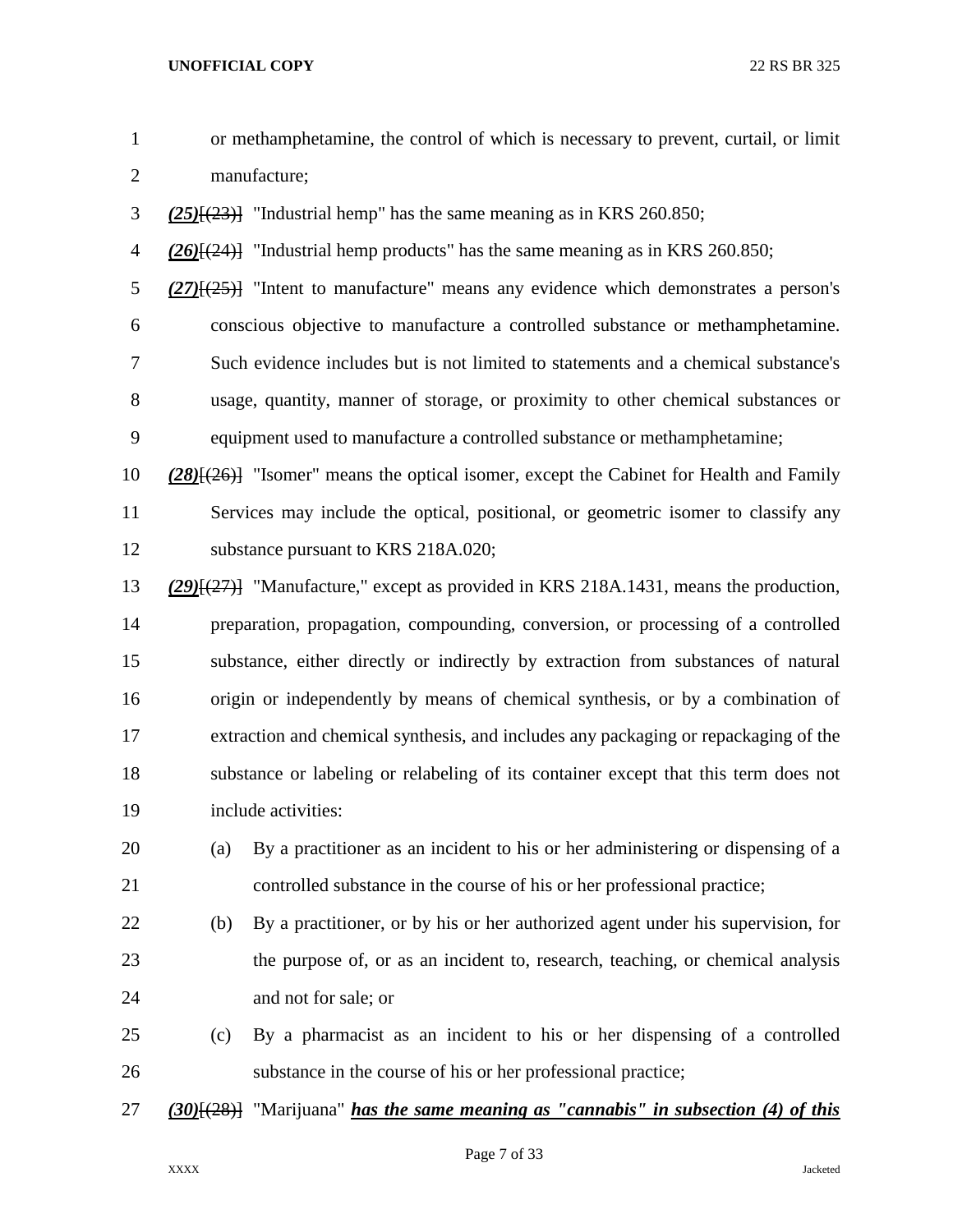| 1              | section [means all parts of the plant Cannabis sp., whether growing or not; the seeds                                 |
|----------------|-----------------------------------------------------------------------------------------------------------------------|
| $\overline{2}$ | thereof; the resin extracted from any part of the plant; and every compound,                                          |
| 3              | manufacture, salt, derivative, mixture, or preparation of the plant, its seeds or resin                               |
| 4              | or any compound, mixture, or preparation which contains any quantity of these                                         |
| 5              | substances. The term "marijuana" does not include:                                                                    |
| 6              | Industrial hemp that is in the possession, custody, or control of a person who holds<br>$\left( a\right)$             |
| 7              | a license issued by the Department of Agriculture permitting that person to                                           |
| 8              | cultivate, handle, or process industrial hemp;                                                                        |
| 9              | Industrial hemp products that do not include any living plants, viable seeds, leaf<br>$\Theta$                        |
| 10             | materials, or floral materials;                                                                                       |
| 11             | The substance cannabidiol, when transferred, dispensed, or administered pursuant to<br>$\left( e\right)$              |
| 12             | the written order of a physician practicing at a hospital or associated clinic affiliated                             |
| 13             | with a Kentucky public university having a college or school of medicine;                                             |
| 14             | For persons participating in a clinical trial or in an expanded access program, a drug<br>(d)                         |
| 15             | or substance approved for the use of those participants by the United States Food                                     |
| 16             | and Drug Administration;                                                                                              |
| 17             | A cannabidiol product derived from industrial hemp, as defined in KRS 260.850;<br>(e)                                 |
| 18             | For the purpose of conducting scientific research, a cannabinoid product derived<br>$\bigoplus$                       |
| 19             | from industrial hemp, as defined in KRS 260.850; or                                                                   |
| 20             | A cannabinoid product approved as a prescription medication by the United States<br>$\left( \frac{\alpha}{2} \right)$ |
| 21             | Food and Drug Administration];                                                                                        |
| 22             | $\underline{(31)}[(29)]$ "Medical history," as used in KRS Chapter 218A and for criminal prosecution                  |
| 23             | only, means an accounting of a patient's medical background, including but not                                        |
| 24             | limited to prior medical conditions, prescriptions, and family background;                                            |
| 25             | $(32)$ [ $(30)$ ] "Medical order," as used in KRS Chapter 218A and for criminal prosecution                           |
| 26             | only, means a lawful order of a specifically identified practitioner for a specifically                               |
| 27             | identified patient for the patient's health-care needs. "Medical order" may or may                                    |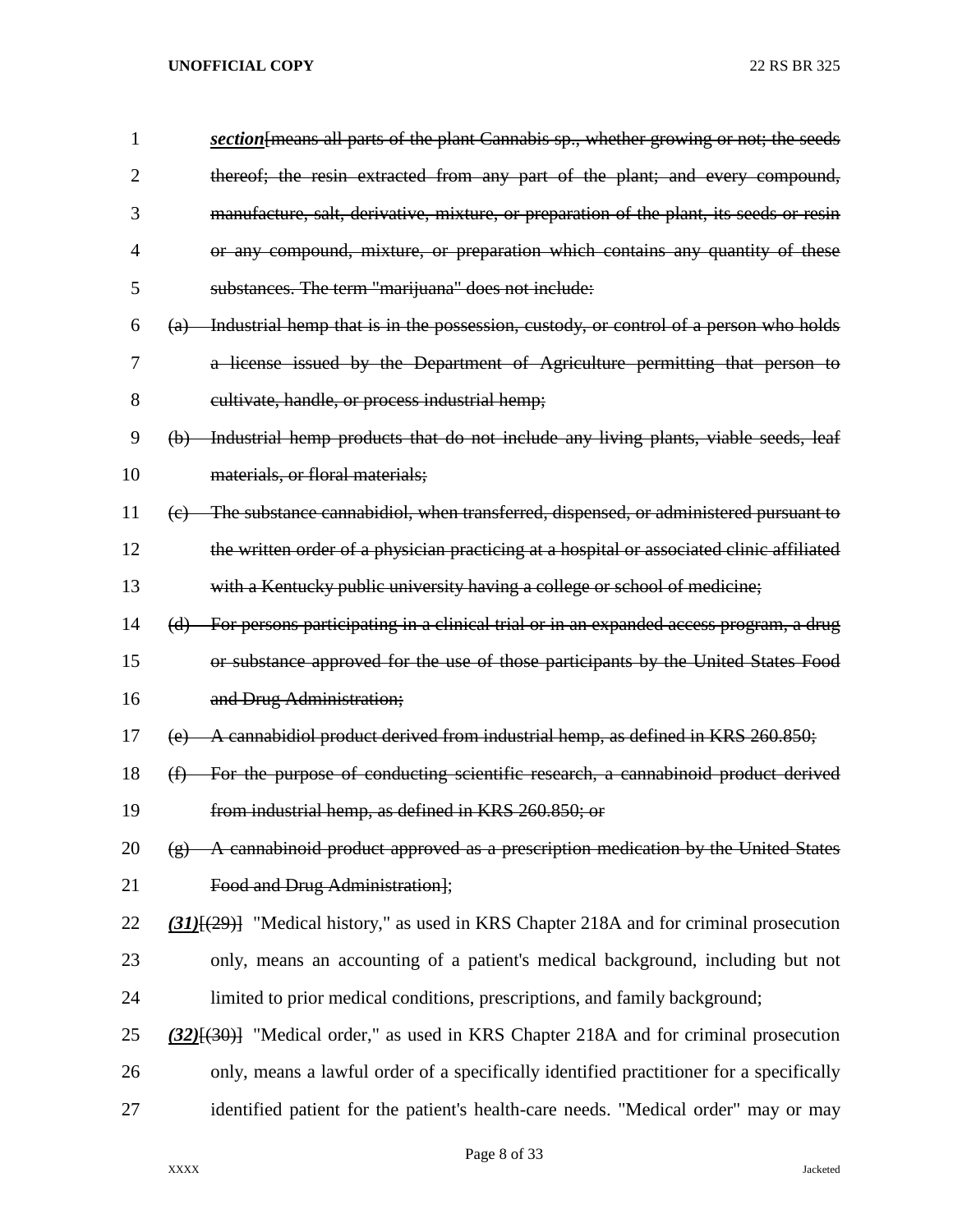| $\mathbf{1}$   |     | not include a prescription drug order;                                                       |
|----------------|-----|----------------------------------------------------------------------------------------------|
| $\overline{2}$ |     | $(33)$ [ $(31)$ ] "Medical record," as used in KRS Chapter 218A and for criminal prosecution |
| 3              |     | only, means a record, other than for financial or billing purposes, relating to a            |
| $\overline{4}$ |     | patient, kept by a practitioner as a result of the practitioner-patient relationship;        |
| 5              |     | $(34)$ [ $(32)$ ] "Methamphetamine" means any substance that contains any quantity of        |
| 6              |     | methamphetamine, or any of its salts, isomers, or salts of isomers;                          |
| 7              |     | $(35)$ [ $(33)$ ] "Narcotic drug" means any of the following, whether produced directly or   |
| 8              |     | indirectly by extraction from substances of vegetable origin, or independently by            |
| 9              |     | means of chemical synthesis, or by a combination of extraction and chemical                  |
| 10             |     | synthesis:                                                                                   |
| 11             | (a) | Opium and opiate, and any salt, compound, derivative, or preparation of                      |
| 12             |     | opium or opiate;                                                                             |
| 13             | (b) | Any salt, compound, isomer, derivative, or preparation thereof which is                      |
| 14             |     | chemically equivalent or identical with any of the substances referred to in                 |
| 15             |     | paragraph (a) of this subsection, but not including the isoquinoline alkaloids               |
| 16             |     | of opium;                                                                                    |
| 17             | (c) | Opium poppy and poppy straw;                                                                 |
| 18             | (d) | Coca leaves, except coca leaves and extracts of coca leaves from which                       |
| 19             |     | cocaine, ecgonine, and derivatives of ecgonine or their salts have been                      |
| 20             |     | removed;                                                                                     |
| 21             | (e) | Cocaine, its salts, optical and geometric isomers, and salts of isomers;                     |
| 22             | (f) | Ecgonine, its derivatives, their salts, isomers, and salts of isomers; and                   |
| 23             | (g) | Any compound, mixture, or preparation which contains any quantity of any of                  |
| 24             |     | the substances referred to in paragraphs (a) to (f) of this subsection;                      |
| 25             |     | $(36)$ [ $(34)$ ] "Opiate" means any substance having an addiction-forming or addiction-     |
| 26             |     | sustaining liability similar to morphine or being capable of conversion into a drug          |
| 27             |     | having addiction-forming or addiction-sustaining liability. It does not include,             |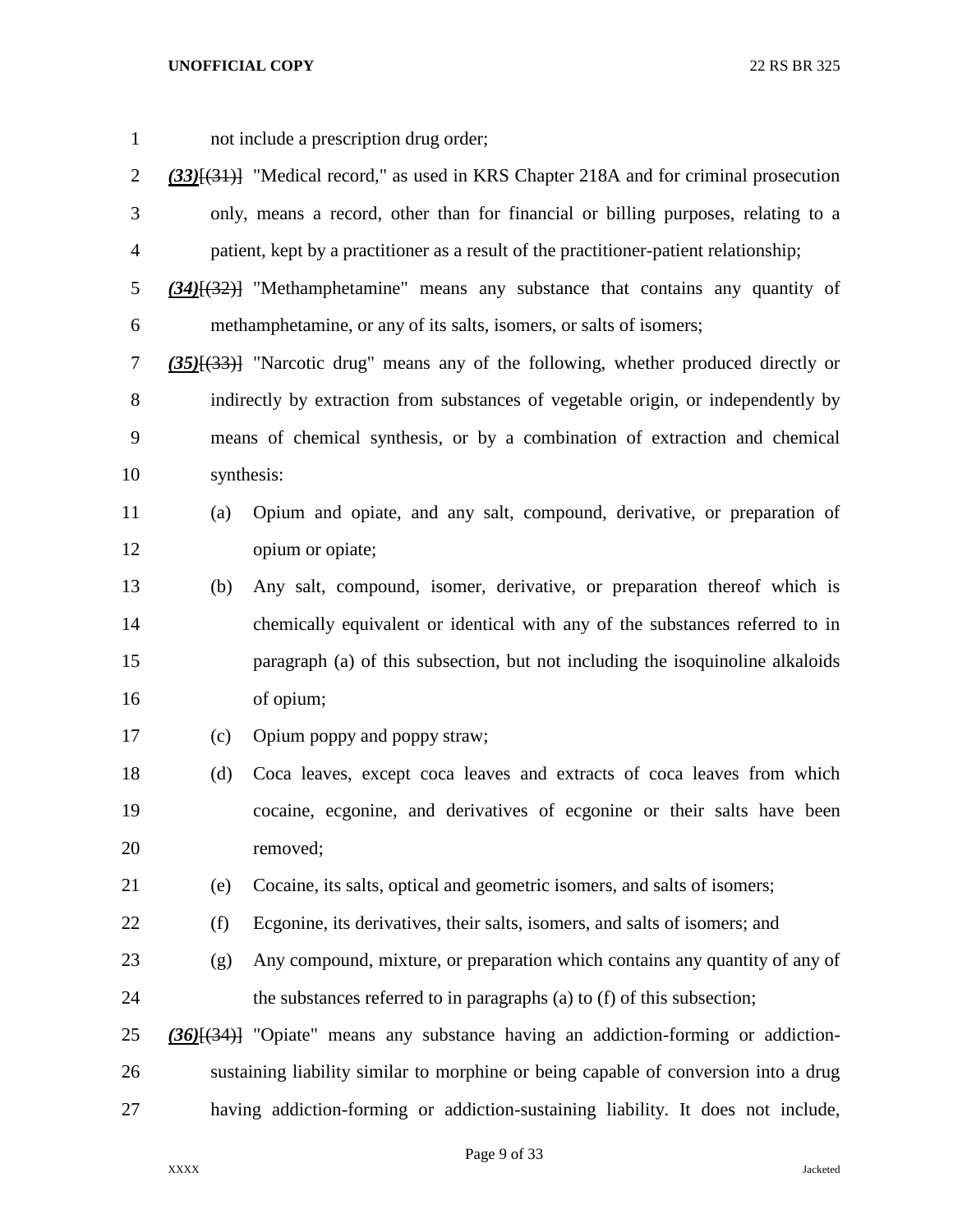| $\mathbf{1}$   | specifically designated as controlled under KRS<br>218A.020,<br>unless<br>the                           |
|----------------|---------------------------------------------------------------------------------------------------------|
| $\overline{2}$ | isomer of 3-methoxy-n-methylmorphinan<br>dextrorotatory<br>its<br>salts<br>and                          |
| 3              | (dextromethorphan). It does include its racemic and levorotatory forms;                                 |
| 4              | $(37)$ [ $(35)$ ] "Opium poppy" means the plant of the species papaver somniferum L., except            |
| 5              | its seeds;                                                                                              |
| 6              | $(38)$ [ $(36)$ ] "Person" means individual, corporation, government or governmental                    |
| 7              | subdivision or agency, business trust, estate, trust, partnership or association, or any                |
| 8              | other legal entity;                                                                                     |
| 9              | "Personal use quantity of cannabis" means:<br>(39)                                                      |
| 10             | <b>One (1) ounce or less of cannabis in plant form;</b><br>(a)                                          |
| 11             | (b)<br>Five (5) grams or less of resin or concentrates derived from hemp,                               |
| 12             | cannabis, or cannabanoids, excluding the estimated weight of any non-                                   |
| 13             | cannabis ingredients combined with the cannabis;                                                        |
| 14             | Cannabis products containing one thousand (1,000) milligrams or less of<br>(c)                          |
|                |                                                                                                         |
| 15             | delta-9 tetrahydrocannabinol and one thousand (1,000) milligrams or less                                |
| 16             | <u>of delta-8 tetrahydrocannabinol; or</u>                                                              |
| 17             | Five (5) or fewer plants of cannabis;<br>(d)                                                            |
| 18             | $(40)(37)$ ] "Physical injury" has the same meaning it has in KRS 500.080;                              |
| 19             | $(41)$ [ $(38)$ ] "Poppy straw" means all parts, except the seeds, of the opium poppy, after            |
| 20             | mowing;                                                                                                 |
| 21             | $(42)$ [ $(39)$ ] "Pharmacist" means a natural person licensed by this state to engage in the           |
| 22             | practice of the profession of pharmacy;                                                                 |
| 23             | (43) <sup>[(40)</sup> ] "Practitioner" means a physician, dentist, podiatrist, veterinarian, scientific |
| 24             | investigator, optometrist as authorized in KRS 320.240, advanced practice                               |
| 25             | registered nurse as authorized under KRS 314.011, physician assistant as authorized                     |
| 26             | under KRS 311.858, or other person licensed, registered, or otherwise permitted by                      |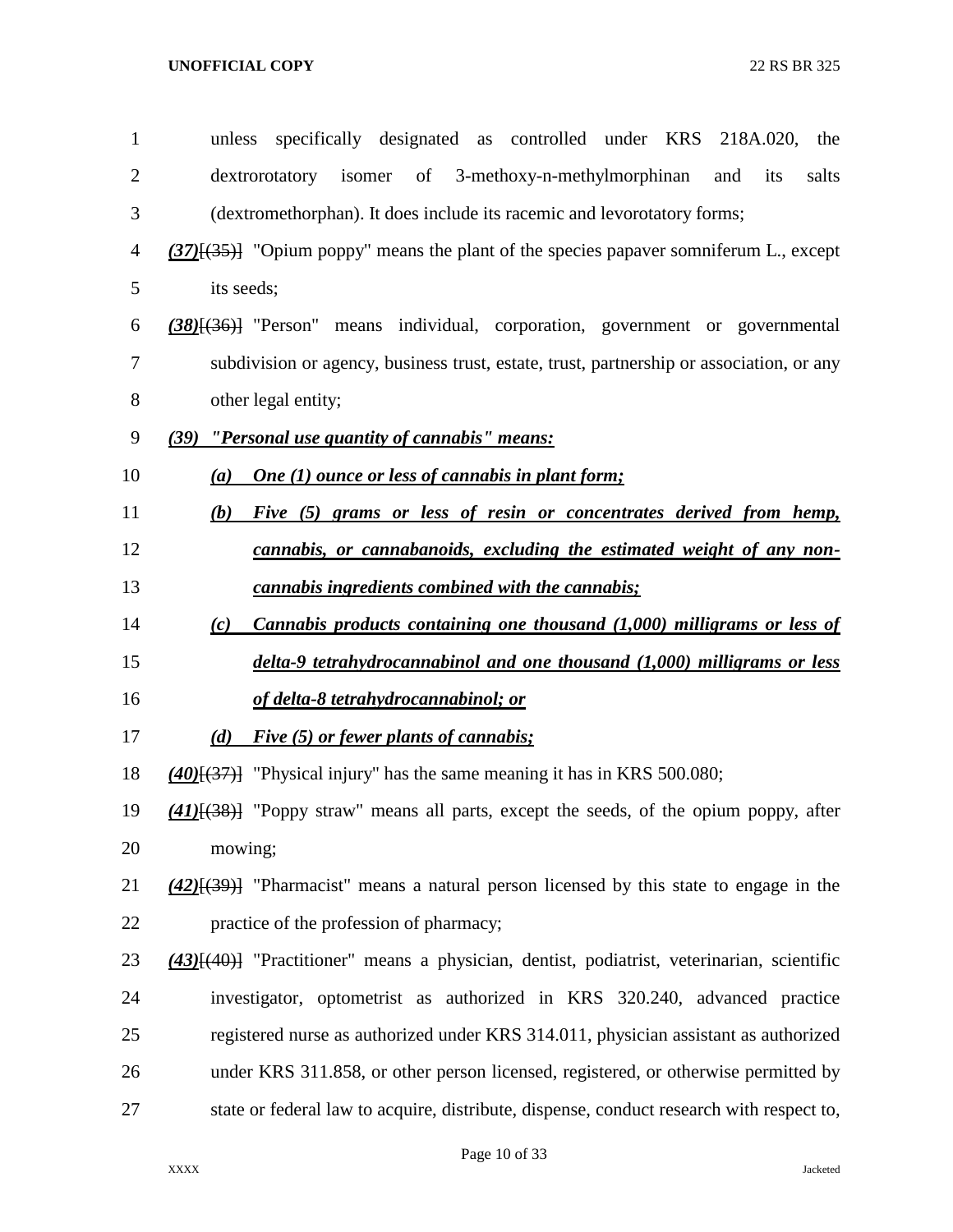or to administer a controlled substance in the course of professional practice or research in this state. "Practitioner" also includes a physician, dentist, podiatrist, veterinarian, or advanced practice registered nurse authorized under KRS 314.011 who is a resident of and actively practicing in a state other than Kentucky and who is licensed and has prescriptive authority for controlled substances under the professional licensing laws of another state, unless the person's Kentucky license has been revoked, suspended, restricted, or probated, in which case the terms of the Kentucky license shall prevail;

 *(44)*[(41)] "Practitioner-patient relationship," as used in KRS Chapter 218A and for criminal prosecution only, means a medical relationship that exists between a patient and a practitioner or the practitioner's designee, after the practitioner or his or her designee has conducted at least one (1) good faith prior examination;

 *(45)*[(42)] "Prescription" means a written, electronic, or oral order for a drug or medicine, or combination or mixture of drugs or medicines, or proprietary preparation, signed or given or authorized by a medical, dental, chiropody, veterinarian, optometric practitioner, or advanced practice registered nurse, and intended for use in the diagnosis, cure, mitigation, treatment, or prevention of disease in man or other animals;

 *(46)*[(43)] "Prescription blank," with reference to a controlled substance, means a document that meets the requirements of KRS 218A.204 and 217.216;

 *(47)*[(44)] "Presumptive probation" means a sentence of probation not to exceed the maximum term specified for the offense, subject to conditions otherwise authorized by law, that is presumed to be the appropriate sentence for certain offenses designated in this chapter, notwithstanding contrary provisions of KRS Chapter 533. That presumption shall only be overcome by a finding on the record by the sentencing court of substantial and compelling reasons why the defendant cannot be safely and effectively supervised in the community, is not amenable to community-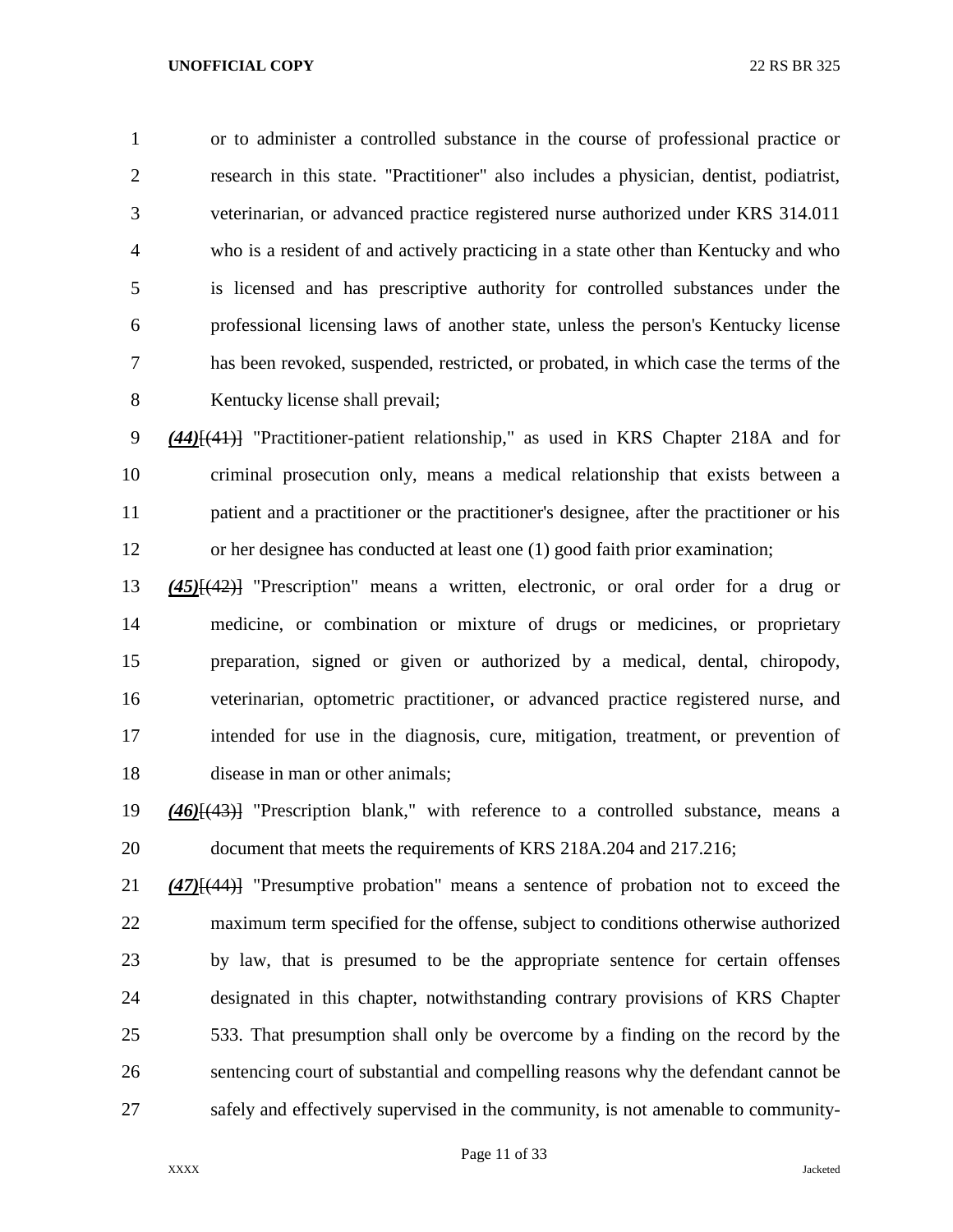based treatment, or poses a significant risk to public safety;

- *(48)*[(45)] "Production" includes the manufacture, planting, cultivation, growing, or harvesting of a controlled substance;
- *(49)*[(46)] "Recovery program" means an evidence-based, nonclinical service that assists individuals and families working toward sustained recovery from substance use and other criminal risk factors. This can be done through an array of support programs and services that are delivered through residential and nonresidential means;
- *(50)*[(47)] "Salvia" means Salvia divinorum or Salvinorin A and includes all parts of the plant presently classified botanically as Salvia divinorum, whether growing or not, the seeds thereof, any extract from any part of that plant, and every compound, manufacture, derivative, mixture, or preparation of that plant, its seeds, or its extracts, including salts, isomers, and salts of isomers whenever the existence of such salts, isomers, and salts of isomers is possible within the specific chemical designation of that plant, its seeds, or extracts. The term shall not include any other species in the genus salvia;
- *(51)*[(48)] "Second or subsequent offense" means that for the purposes of this chapter an offense is considered as a second or subsequent offense, if, prior to his or her conviction of the offense, the offender has at any time been convicted under this chapter, or under any statute of the United States, or of any state relating to substances classified as controlled substances or counterfeit substances, except that a prior conviction for a nontrafficking offense shall be treated as a prior offense only when the subsequent offense is a nontrafficking offense. For the purposes of this section, a conviction voided under KRS 218A.275 or 218A.276 shall not constitute a conviction under this chapter;
- *(52)*[(49)] "Sell" means to dispose of a controlled substance to another person for consideration or in furtherance of commercial distribution;
- *(53)*[(50)] "Serious physical injury" has the same meaning it has in KRS 500.080;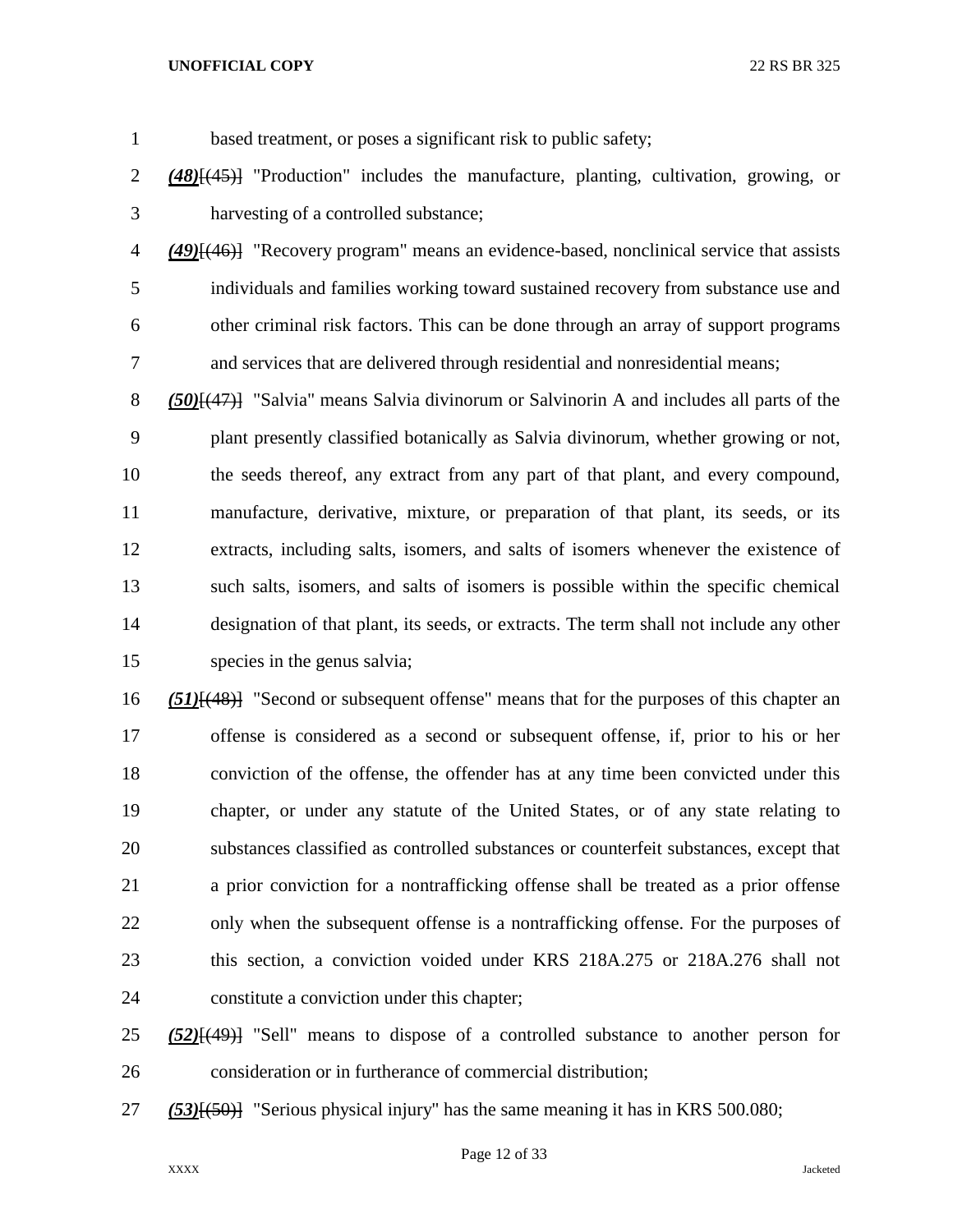*(54)*[(51)] "Synthetic cannabinoids or piperazines" means any chemical compound which is not approved by the United States Food and Drug Administration or, if approved, which is not dispensed or possessed in accordance with state and federal law, that contains Benzylpiperazine (BZP); Trifluoromethylphenylpiperazine (TFMPP); 1,1- Dimethylheptyl-11-hydroxytetrahydrocannabinol (HU-210); 1-Butyl-3-(1- naphthoyl)indole; 1-Pentyl-3-(1-naphthoyl)indole; dexanabinol (HU-211); or any compound in the following structural classes:

 (a) Naphthoylindoles: Any compound containing a 3-(1-naphthoyl)indole structure with substitution at the nitrogen atom of the indole ring by an alkyl, haloalkyl, alkenyl, cycloalkylmethyl, cycloalkylethyl, 1-(N-methyl-2- piperidinyl)methyl, or 2-(4-morpholinyl)ethyl group, whether or not further substituted in the indole ring to any extent and whether or not substituted in the naphthyl ring to any extent. Examples of this structural class include but are not limited to JWH-015, JWH-018, JWH-019, JWH-073, JWH-081, JWH-122, JWH-200, and AM-2201;

 (b) Phenylacetylindoles: Any compound containing a 3-phenylacetylindole structure with substitution at the nitrogen atom of the indole ring by an alkyl, haloalkyl, alkenyl, cycloalkylmethyl, cycloalkylethyl, 1-(N-methyl-2- piperidinyl)methyl, or 2-(4-morpholinyl)ethyl group whether or not further substituted in the indole ring to any extent and whether or not substituted in the phenyl ring to any extent. Examples of this structural class include but are 22 not limited to JWH-167, JWH-250, JWH-251, and RCS-8;

 (c) Benzoylindoles: Any compound containing a 3-(benzoyl)indole structure with substitution at the nitrogen atom of the indole ring by an alkyl, haloalkyl, alkenyl, cycloalkylmethyl, cycloalkylethyl, 1-(N-methyl-2-piperidinyl)methyl, or 2-(4-morpholinyl)ethyl group whether or not further substituted in the indole ring to any extent and whether or not substituted in the phenyl ring to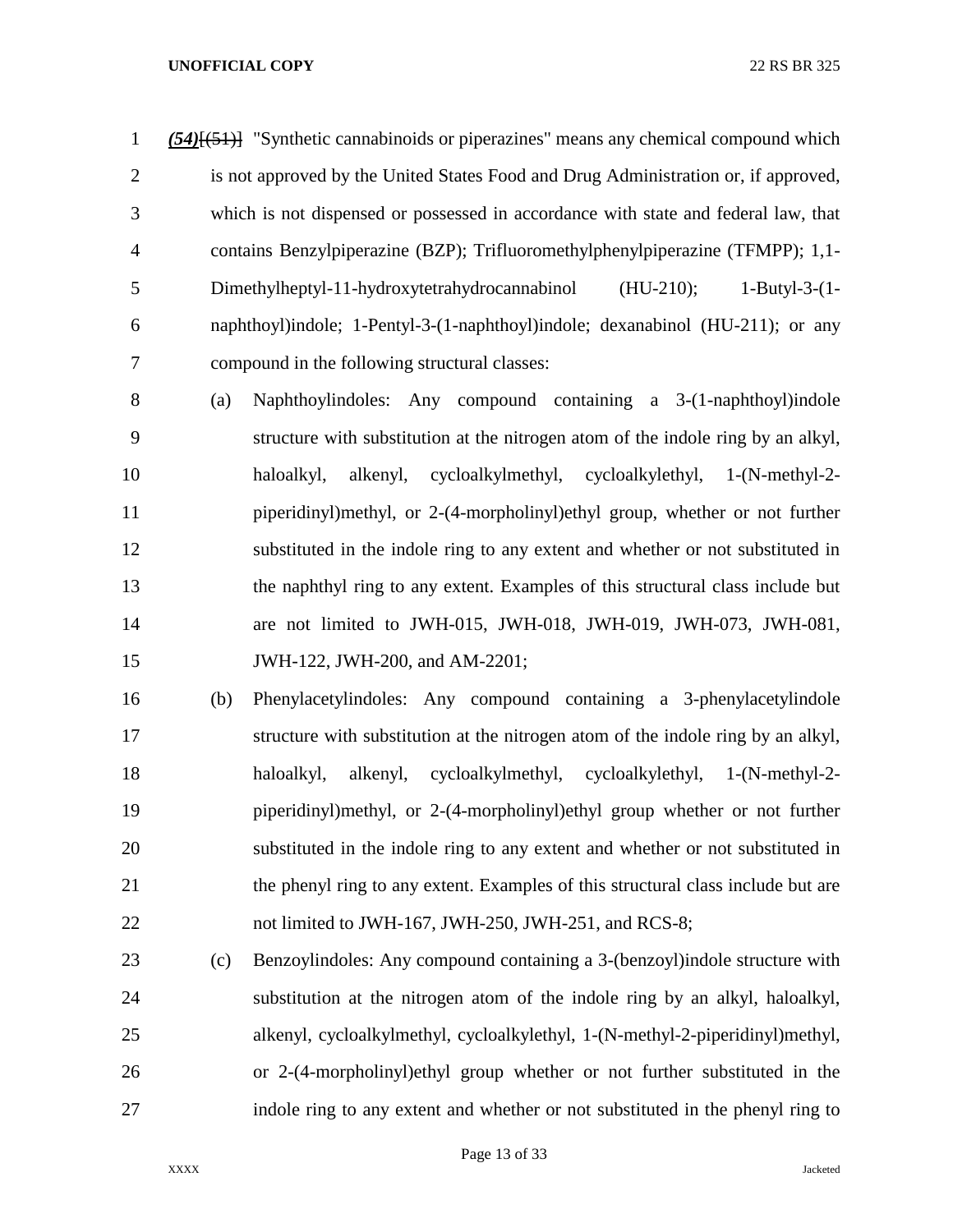any extent. Examples of this structural class include but are not limited to AM-630, AM-2233, AM-694, Pravadoline (WIN 48,098), and RCS-4; (d) Cyclohexylphenols: Any compound containing a 2-(3- hydroxycyclohexyl)phenol structure with substitution at the 5-position of the phenolic ring by an alkyl, haloalkyl, alkenyl, cycloalkylmethyl, cycloalkylethyl, 1-(N-methyl-2-piperidinyl)methyl, or 2-(4-morpholinyl)ethyl group whether or not substituted in the cyclohexyl ring to any extent. Examples of this structural class include but are not limited to CP 47,497 and its C8 homologue (cannabicyclohexanol); (e) Naphthylmethylindoles: Any compound containing a 1H-indol-3-yl-(1- naphthyl)methane structure with substitution at the nitrogen atom of the indole ring by an alkyl, haloalkyl, alkenyl, cycloalkylmethyl, cycloalkylethyl, 1-(N- methyl-2-piperidinyl)methyl, or 2-(4-morpholinyl)ethyl group whether or not further substituted in the indole ring to any extent and whether or not substituted in the naphthyl ring to any extent. Examples of this structural class include but are not limited to JWH-175, JWH-184, and JWH-185;

 (f) Naphthoylpyrroles: Any compound containing a 3-(1-naphthoyl)pyrrole structure with substitution at the nitrogen atom of the pyrrole ring by an alkyl, haloalkyl, alkenyl, cycloalkylmethyl, cycloalkylethyl, 1-(N-methyl-2- piperidinyl)methyl, or 2-(4-morpholinyl)ethyl group whether or not further substituted in the pyrrole ring to any extent and whether or not substituted in the naphthyl ring to any extent. Examples of this structural class include but are not limited to JWH-030, JWH-145, JWH-146, JWH-307, and JWH-368;

 (g) Naphthylmethylindenes: Any compound containing a 1-(1- naphthylmethyl)indene structure with substitution at the 3-position of the indene ring by an alkyl, haloalkyl, alkenyl, cycloalkylmethyl, cycloalkylethyl, 1-(N-methyl-2-piperidinyl)methyl, or 2-(4-morpholinyl)ethyl group whether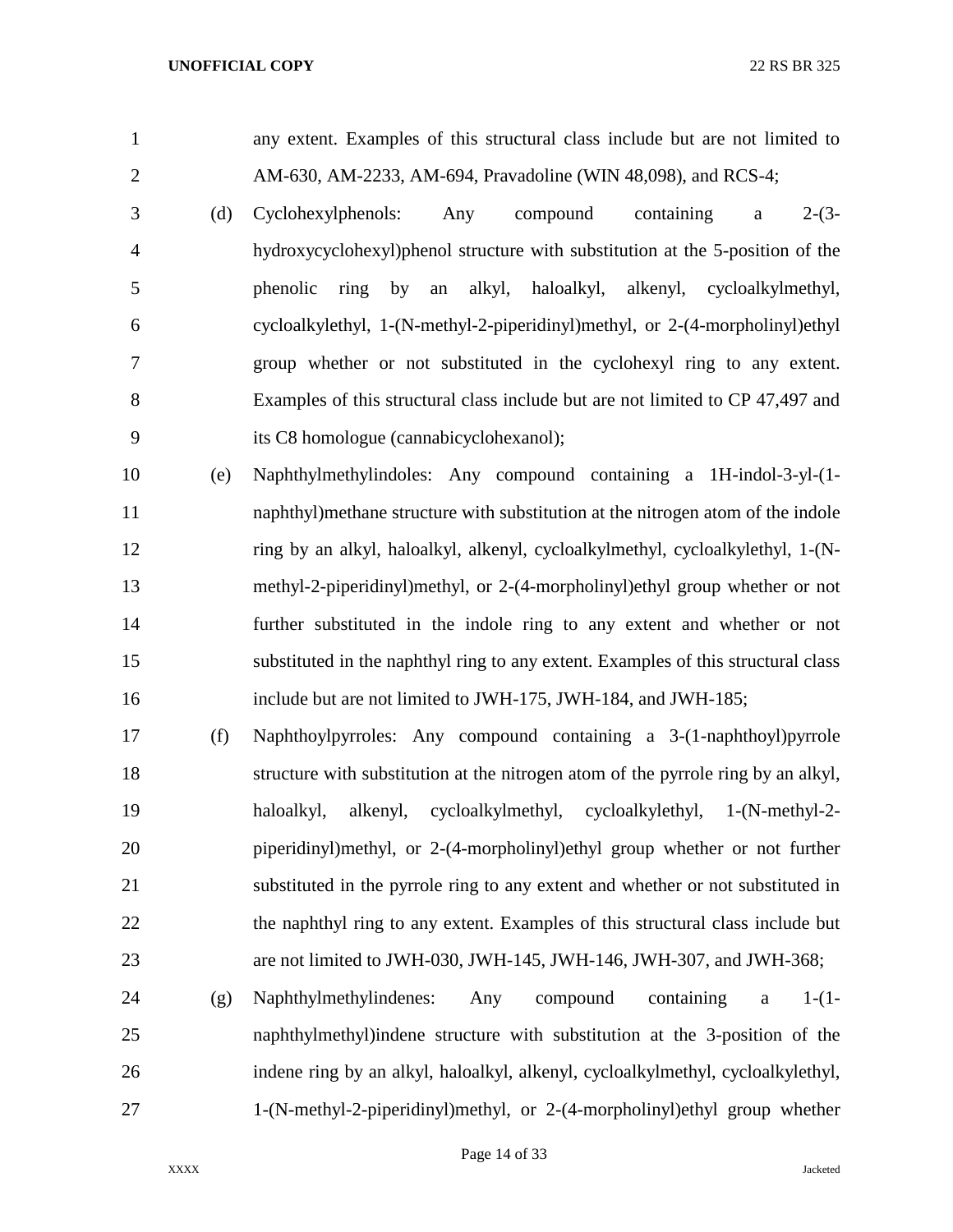or not further substituted in the indene ring to any extent and whether or not substituted in the naphthyl ring to any extent. Examples of this structural class include but are not limited to JWH-176;

- (h) Tetramethylcyclopropanoylindoles: Any compound containing a 3-(1- tetramethylcyclopropoyl)indole structure with substitution at the nitrogen atom of the indole ring by an alkyl, haloalkyl, cycloalkylmethyl, cycloalkylethyl, 1-(N-methyl-2-piperidinyl)methyl, or 2-(4-morpholinyl)ethyl group, whether or not further substituted in the indole ring to any extent and whether or not further substituted in the tetramethylcyclopropyl ring to any extent. Examples of this structural class include but are not limited to UR-144 and XLR-11;
- (i) Adamantoylindoles: Any compound containing a 3-(1-adamantoyl)indole structure with substitution at the nitrogen atom of the indole ring by an alkyl, haloalkyl, alkenyl, cycloalkylmethyl, cycloalkylethyl, 1-(N-methyl-2- piperidinyl)methyl, or 2-(4-morpholinyl)ethyl group, whether or not further substituted in the indole ring to any extent and whether or not substituted in the adamantyl ring system to any extent. Examples of this structural class include but are not limited to AB-001 and AM-1248; or
- (j) Any other synthetic cannabinoid or piperazine which is not approved by the United States Food and Drug Administration or, if approved, which is not dispensed or possessed in accordance with state and federal law;
- *(55)*[(52)] "Synthetic cathinones" means any chemical compound which is not approved by the United States Food and Drug Administration or, if approved, which is not dispensed or possessed in accordance with state and federal law (not including bupropion or compounds listed under a different schedule) structurally derived from 2-aminopropan-1-one by substitution at the 1-position with either phenyl, naphthyl, or thiophene ring systems, whether or not the compound is further modified in one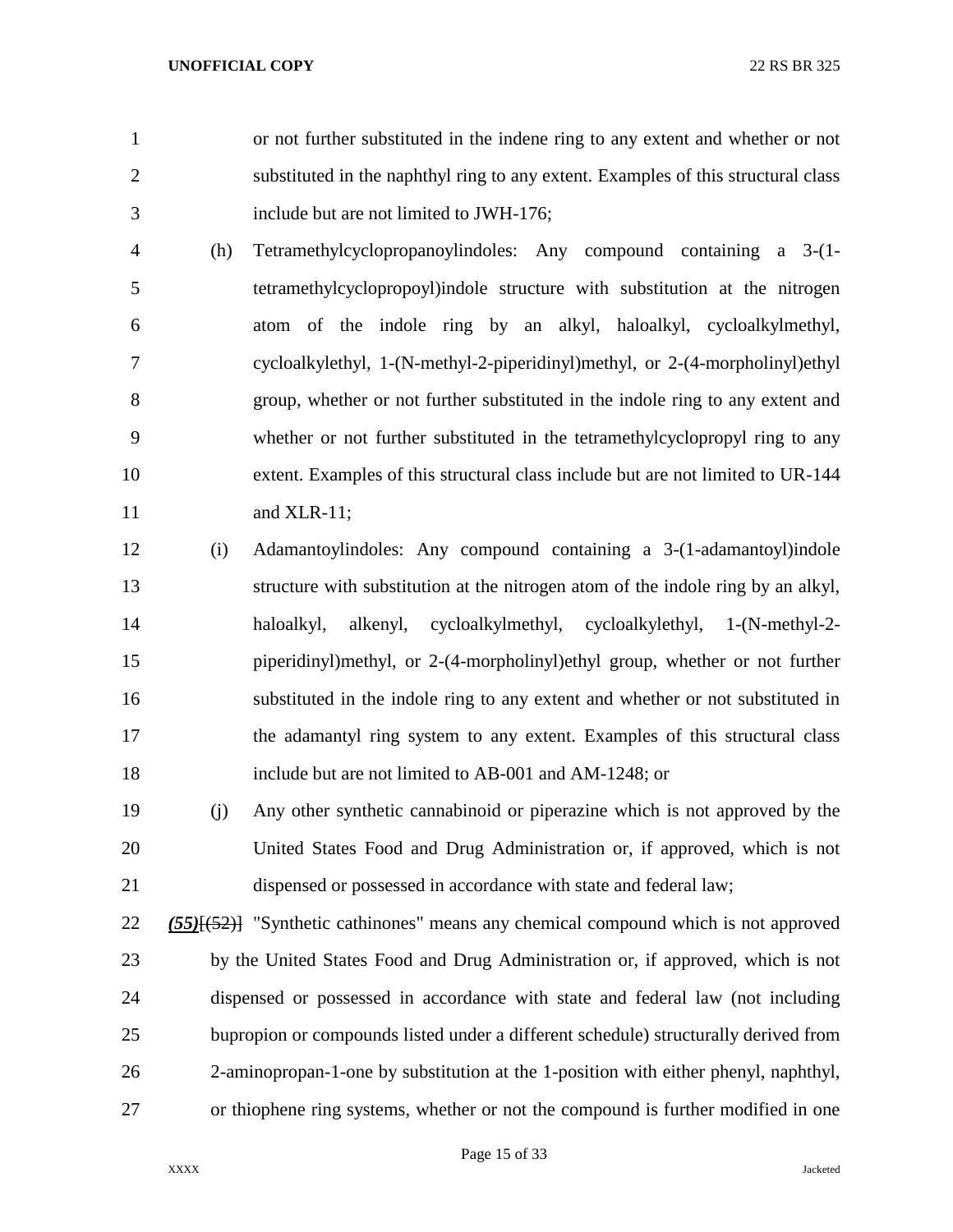- (1) or more of the following ways:
- (a) By substitution in the ring system to any extent with alkyl, alkylenedioxy, alkoxy, haloalkyl, hydroxyl, or halide substituents, whether or not further substituted in the ring system by one (1) or more other univalent substituents. Examples of this class include but are not limited to 3,4- Methylenedioxycathinone (bk-MDA);
- (b) By substitution at the 3-position with an acyclic alkyl substituent. Examples of this class include but are not limited to 2-methylamino-1-phenylbutan-1-one (buphedrone);
- (c) By substitution at the 2-amino nitrogen atom with alkyl, dialkyl, benzyl, or methoxybenzyl groups, or by inclusion of the 2-amino nitrogen atom in a cyclic structure. Examples of this class include but are not limited to 13 Dimethylcathinone, Ethcathinone, and  $\alpha$ -Pyrrolidinopropiophenone ( $\alpha$ -PPP); or
- (d) Any other synthetic cathinone which is not approved by the United States Food and Drug Administration or, if approved, is not dispensed or possessed 17 in accordance with state or federal law;
- *(56)*[(53)] "Synthetic drugs" means any synthetic cannabinoids or piperazines or any synthetic cathinones;
- *(57)*[(54)] "Telehealth" has the same meaning it has in KRS 311.550;
- *(58)*[(55)] "Tetrahydrocannabinols" means synthetic equivalents of the substances contained in the plant, or in the resinous extractives of the plant Cannabis, sp. or synthetic substances, derivatives, and their isomers with similar chemical structure and pharmacological activity such as the following:
- (a) Delta 1 cis or trans tetrahydrocannabinol, and their optical isomers;
- (b) Delta 6 cis or trans tetrahydrocannabinol, and their optical isomers; and
- (c) Delta 3, 4 cis or trans tetrahydrocannabinol, and its optical isomers;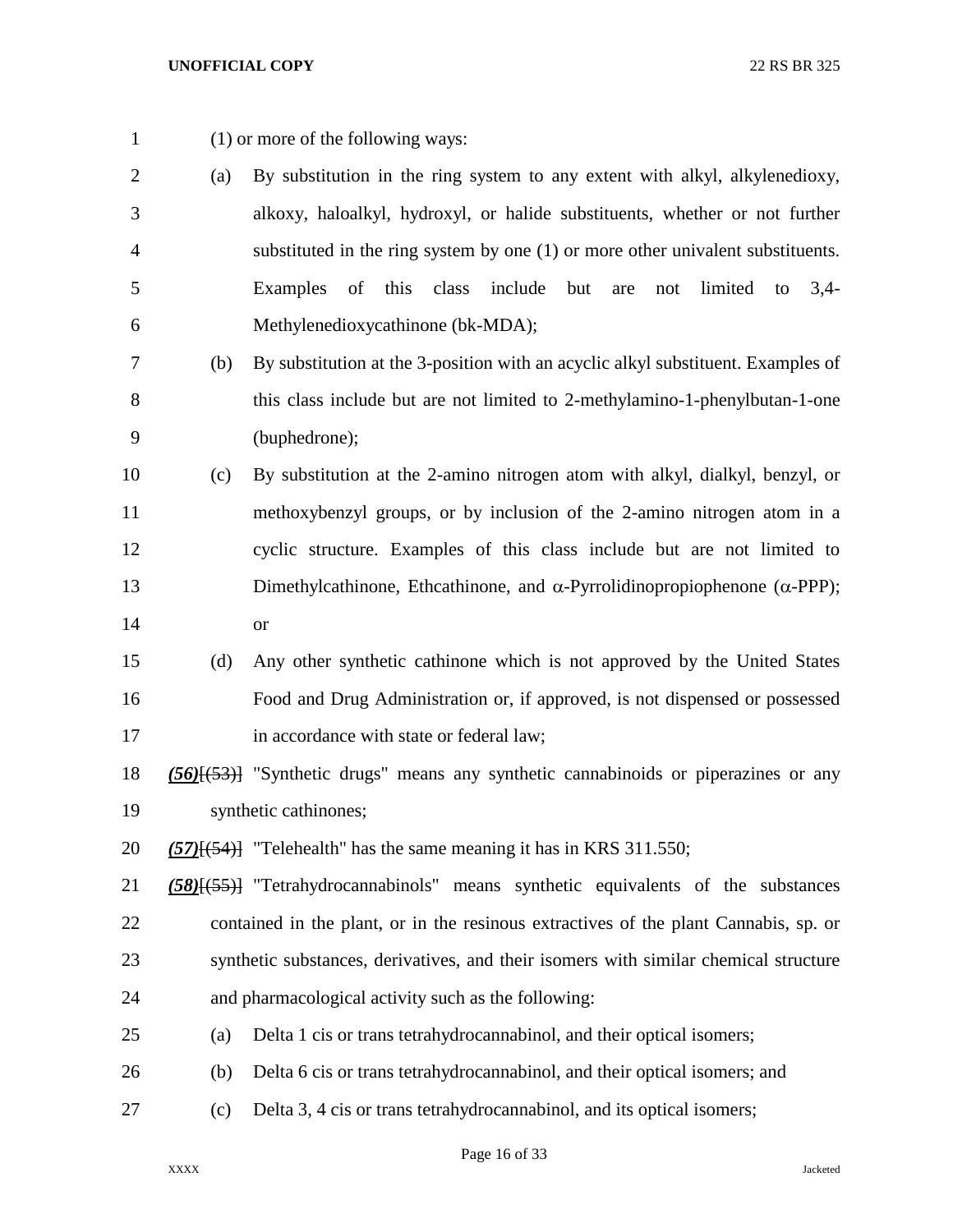| $\mathbf{1}$   |     | (59) <sup>{(56)}</sup> "Traffic," except as provided in KRS 218A.1431, means to manufacture,                      |
|----------------|-----|-------------------------------------------------------------------------------------------------------------------|
| 2              |     | distribute, dispense, sell, transfer, or possess with intent to manufacture, distribute,                          |
| 3              |     | dispense, or sell a controlled substance;                                                                         |
| $\overline{4}$ |     | $(60)$ $(60)$ $(57)$ "Transfer" means to dispose of a controlled substance to another person                      |
| 5              |     | without consideration and not in furtherance of commercial distribution; and                                      |
| 6              |     | $\underline{(61)}\underline{[ (58)}$ "Ultimate user" means a person who lawfully possesses a controlled substance |
| 7              |     | for his or her own use or for the use of a member of his or her household or for                                  |
| 8              |     | administering to an animal owned by him or her or by a member of his or her                                       |
| 9              |     | household.                                                                                                        |
| 10             |     | Section 3. KRS 218A.1422 is amended to read as follows:                                                           |
| 11             | (1) | A person is guilty of possession of <i>cannabis</i> [marijuana] when he or she knowingly                          |
| 12             |     | and unlawfully possesses <i>cannabis</i> [marijuana].                                                             |
| 13             | (2) | Possession<br>of cannabis in excess of a personal use quantity<br>of                                              |
| 14             |     | <i>cannabis</i> [marijuana] is a Class B misdemeanor, except that, KRS Chapter 532 to                             |
| 15             |     | the contrary notwithstanding, the maximum term of incarceration shall be no greater                               |
| 16             |     | than forty-five (45) days.                                                                                        |
| 17             |     | Section 4. KRS 218A.1421 is amended to read as follows:                                                           |
| 18             | (1) | A person is guilty of trafficking in <i>cannabis</i> [marijuana] when he <i>or she</i> knowingly                  |
| 19             |     | and unlawfully traffics in <i>cannabis</i> [marijuana].                                                           |
| 20             | (2) | Trafficking in <i>more than a personal use quantity of cannabis but</i> less than eight                           |
| 21             |     | $(8)$ ounces of <i>cannabis</i> [marijuana] is:                                                                   |
| 22             |     | For a first offense a Class A misdemeanor; and.<br>(a)                                                            |
| 23             |     | For a second or subsequent offense a Class D felony.<br>(b)                                                       |
| 24             | (3) | Trafficking in eight (8) or more ounces but less than five (5) pounds of                                          |
| 25             |     | <i>cannabis</i> [marijuana] is:                                                                                   |
| 26             |     | For a first offense a Class D felony; and.<br>(a)                                                                 |
| 27             |     | For a second or subsequent offense a Class C felony.<br>(b)                                                       |
|                |     |                                                                                                                   |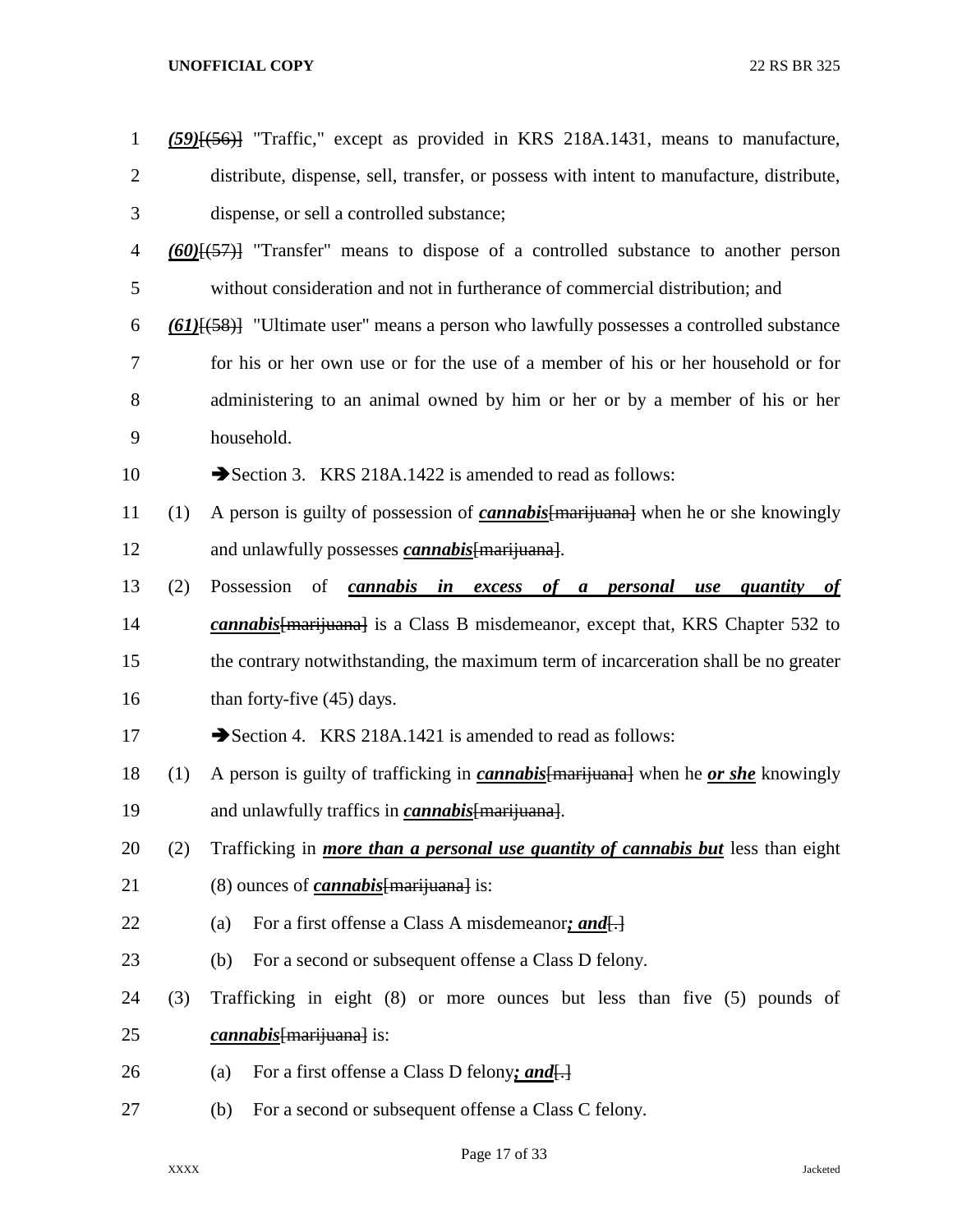- (4) Trafficking in five (5) or more pounds of *cannabis*[marijuana] is: (a) For a first offense a Class C felony*; and*[.] (b) For a second or subsequent offense a Class B felony. (5) The unlawful possession by any person of eight (8) or more ounces of *cannabis*[marijuana] shall be prima facie evidence that the person possessed the *cannabis*[marijuana] with the intent to sell or transfer it. 7 Section 5. KRS 218A.1423 is amended to read as follows: (1) A person is guilty of *cannabis*[marijuana] cultivation when he *or she* knowingly and unlawfully plants, cultivates, or harvests *cannabis*[marijuana] with the intent to sell or transfer it. (2) *Cannabis*[Marijuana] cultivation of *more than* five (5) [or more ]plants of *cannabis*[marijuana] is: (a) For a first offense a Class D felony*; and*[.] (b) For a second or subsequent offense a Class C felony. (3) [Marijuana ]Cultivation of *a personal use quantity of cannabis shall not: (a) Be subject to any penalty; (b) Be considered a criminal offense; or (c) Subject a person to arrest for cannabis cultivation*[fewer than five (5) plants is: 20 (a) For a first offense a Class A misdemeanor. (b) For a second or subsequent offense a Class D felony]. 22 (4) The planting, cultivating, or harvesting of *more than* five (5)<del>[ or more]</del> *cannabis*[marijuana] plants shall be prima facie evidence that the *cannabis*[marijuana] plants were planted, cultivated, or harvested for the purpose of 25 sale or transfer. 26  $\rightarrow$  Section 6. KRS 218A.500 is amended to read as follows: As used in this section and KRS 218A.510:
	-

## Page 18 of 33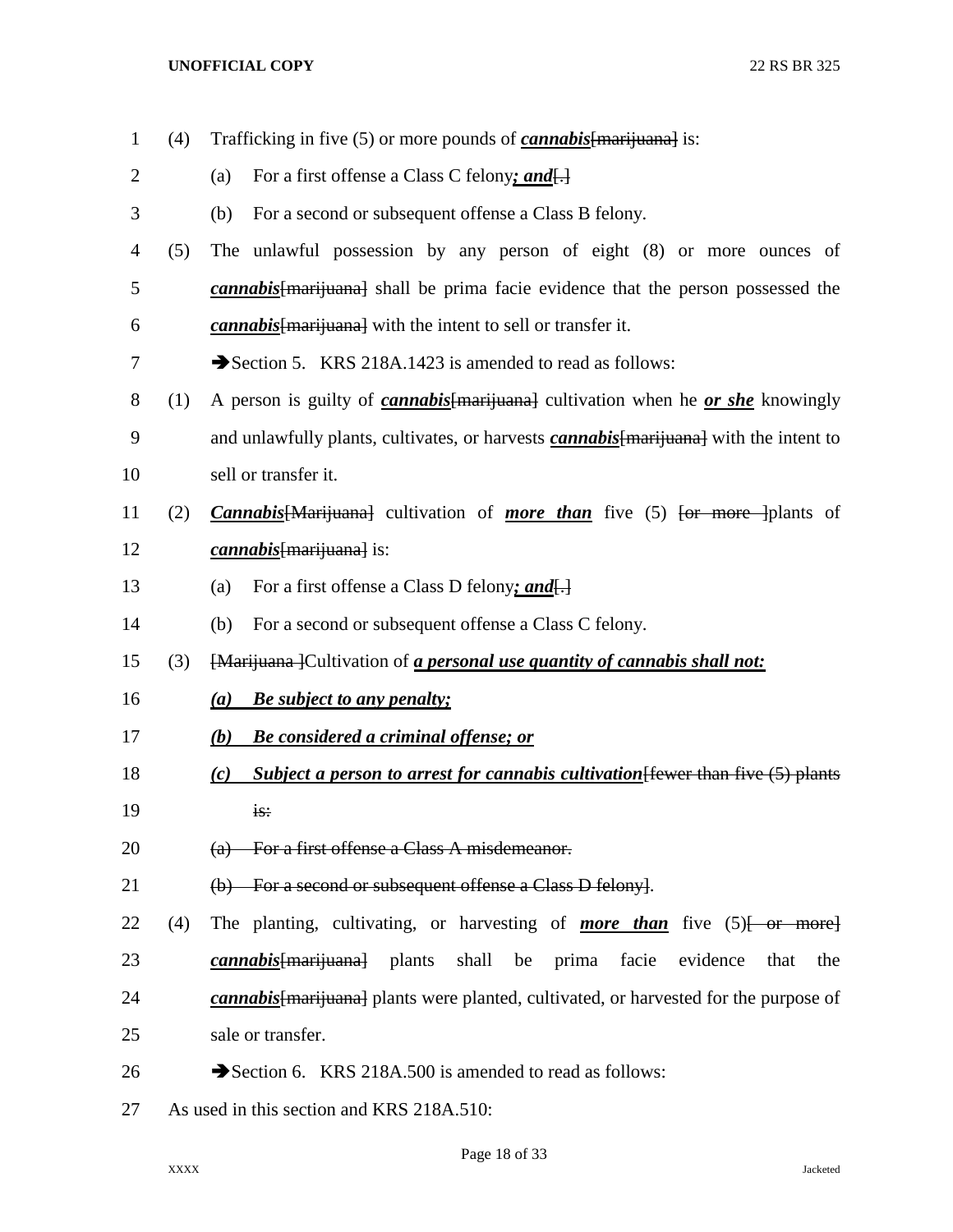(1) "Drug paraphernalia" means all equipment, products and materials of any kind which are used, intended for use, or designed for use in planting, propagating, cultivating, growing, harvesting, manufacturing, compounding, converting, producing, processing, preparing, testing, analyzing, packaging, repackaging, storing, containing, concealing, injecting, ingesting, inhaling, or otherwise introducing into the human body a controlled substance in violation of this chapter. It includes but is not limited to:

- (a) Kits used, intended for use, or designed for use in planting, propagating, cultivating, growing, or harvesting of any species of plant which is a controlled substance or from which a controlled substance can be derived;
- (b) Kits used, intended for use, or designed for use in manufacturing, compounding, converting, producing, processing, or preparing controlled substances;
- (c) Isomerization devices used, intended for use, or designed for use in increasing the potency of any species of plant which is a controlled substance;
- (d) Testing equipment used, intended for use, or designed for use in identifying, or in analyzing the strength, effectiveness or purity of controlled substances;
- (e) Scales and balances used, intended for use, or designed for use in weighing or measuring controlled substances;
- (f) Diluents and adulterants, such as quinine hydrochloride, mannitol, mannite, dextrose and lactose, used, intended for use, or designed for use in cutting controlled substances;
- (g) Separation gins and sifters used, intended for use, or designed for use in removing twigs and seeds from, or in otherwise cleaning or refining *cannabis*[marijuana];
- (h) Blenders, bowls, containers, spoons, and mixing devices used, intended for use, or designed for use in compounding controlled substances;

Page 19 of 33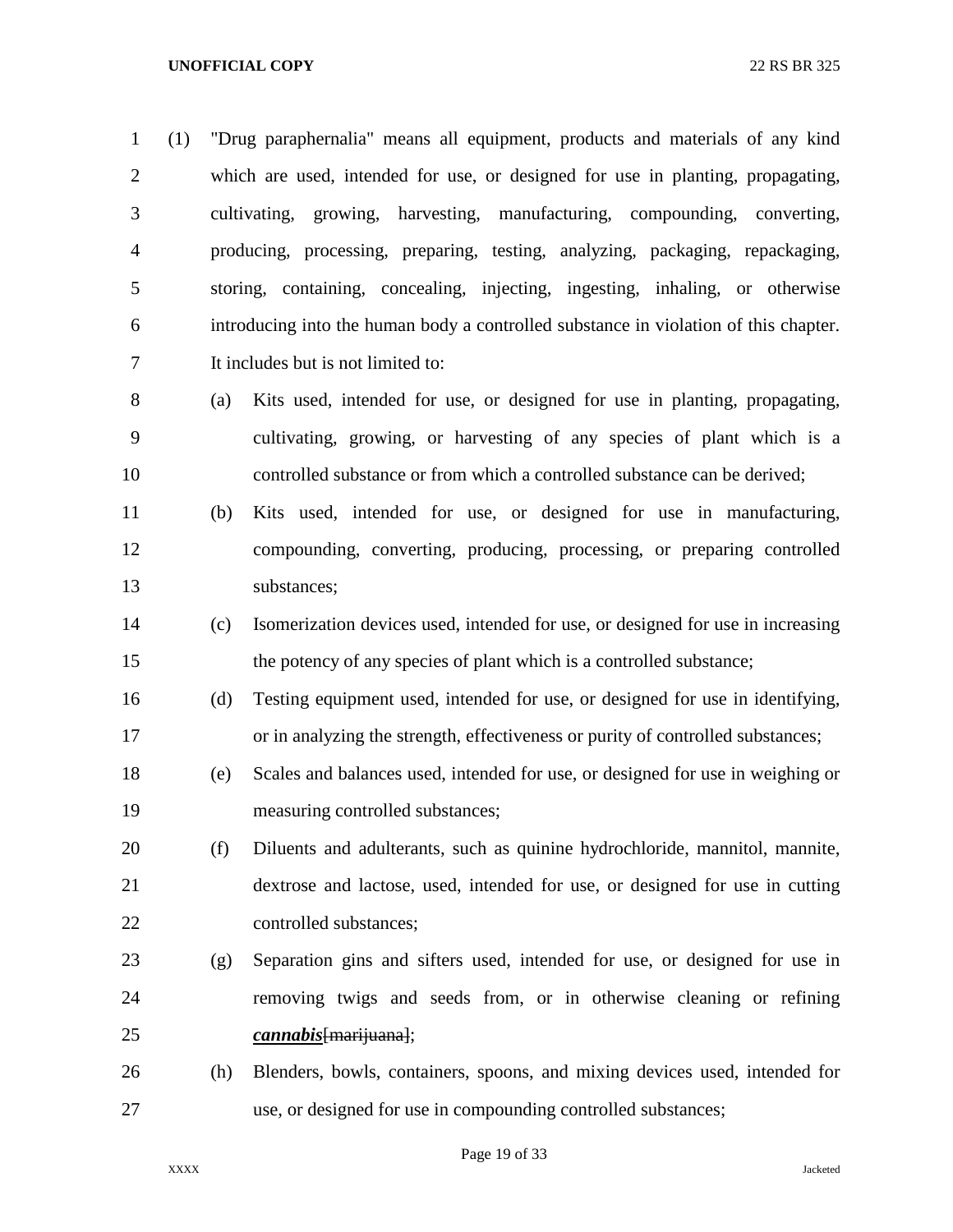- 
- (i) Capsules, balloons, envelopes, and other containers used, intended for use, or designed for use in packaging small quantities of controlled substances;
- (j) Containers and other objects used, intended for use, or designed for use in storing or concealing controlled substances;
- 
- (k) Hypodermic syringes, needles, and other objects used, intended for use, or designed for use in parenterally injecting controlled substances into the human body; and
- (l) Objects used, intended for use, or designed for use in ingesting, inhaling, or otherwise introducing *cannabis*[marijuana], cocaine, hashish, or hashish oil into the human body, such as: metal, wooden, acrylic, glass, stone, plastic, or ceramic pipes with or without screens, permanent screens, hashish heads, or punctured metal bowls; water pipes; carburetion tubes and devices; smoking and carburetion masks; roach clips which mean objects used to hold burning 14 material, such as *cannabis* {marijuana} cigarettes, that have become too small or too short to be held in the hand; miniature cocaine spoons, and cocaine vials; chamber pipes; carburetor pipes; electric pipes; air-driven pipes; chillums; bongs; ice pipes or chillers.
- (2) *Except for cannabis accessories,* it is unlawful for any person to use, or to possess with intent to use, drug paraphernalia for the purpose of planting, propagating, cultivating, growing, harvesting, manufacturing, compounding, converting, producing, processing, preparing, testing, analyzing, packing, repacking, storing, containing, concealing, injecting, ingesting, inhaling, or otherwise introducing into the human body a controlled substance in violation of this chapter.
- (3) *Except for cannabis accessories,* it is unlawful for any person to deliver, possess with intent to deliver, or manufacture with intent to deliver, drug paraphernalia, knowing, or under circumstances where one reasonably should know, that it will be used to plant, propagate, cultivate, grow, harvest, manufacture, compound, convert,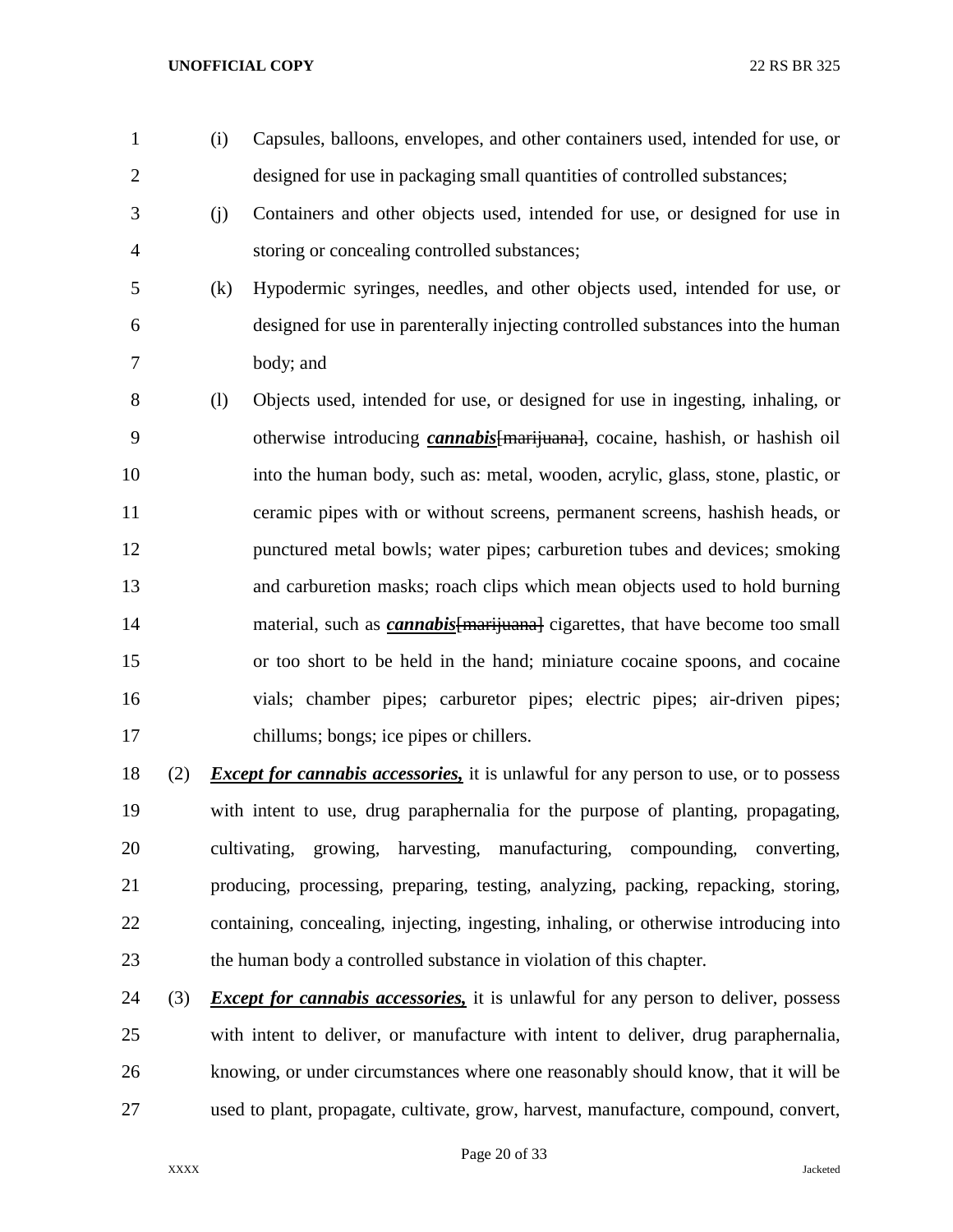- produce, process, prepare, test, analyze, pack, repack, store, contain, conceal, inject, ingest, inhale, or otherwise introduce into the human body a controlled substance in violation of this chapter.
- (4) It is unlawful for any person to place in any newspaper, magazine, handbill, or other publication any advertisement, knowing, or under circumstances where one reasonably should know, that the purpose of the advertisement, in whole or in part, is to promote the sale of objects designed or intended for use as drug paraphernalia.
- (5) (a) This section shall not prohibit a local health department from operating a substance abuse treatment outreach program which allows participants to exchange hypodermic needles and syringes.
- (b) To operate a substance abuse treatment outreach program under this subsection, the local health department shall have the consent, which may be revoked at any time, of the local board of health and:
- 1. The legislative body of the first or home rule class city in which the program would operate if located in such a city; and
- 2. The legislative body of the county, urban-county government, or consolidated local government in which the program would operate.
- (c) Items exchanged at the program shall not be deemed drug paraphernalia under this section while located at the program.
- (6) (a) Prior to searching a person, a person's premises, or a person's vehicle, a peace officer may inquire as to the presence of needles or other sharp objects in the areas to be searched that may cut or puncture the officer and offer to not charge a person with possession of drug paraphernalia if the person declares to the officer the presence of the needle or other sharp object. If, in response to the offer, the person admits to the presence of the needle or other sharp object prior to the search, the person shall not be charged with or prosecuted for possession of drug paraphernalia for the needle or sharp object or for

Page 21 of 33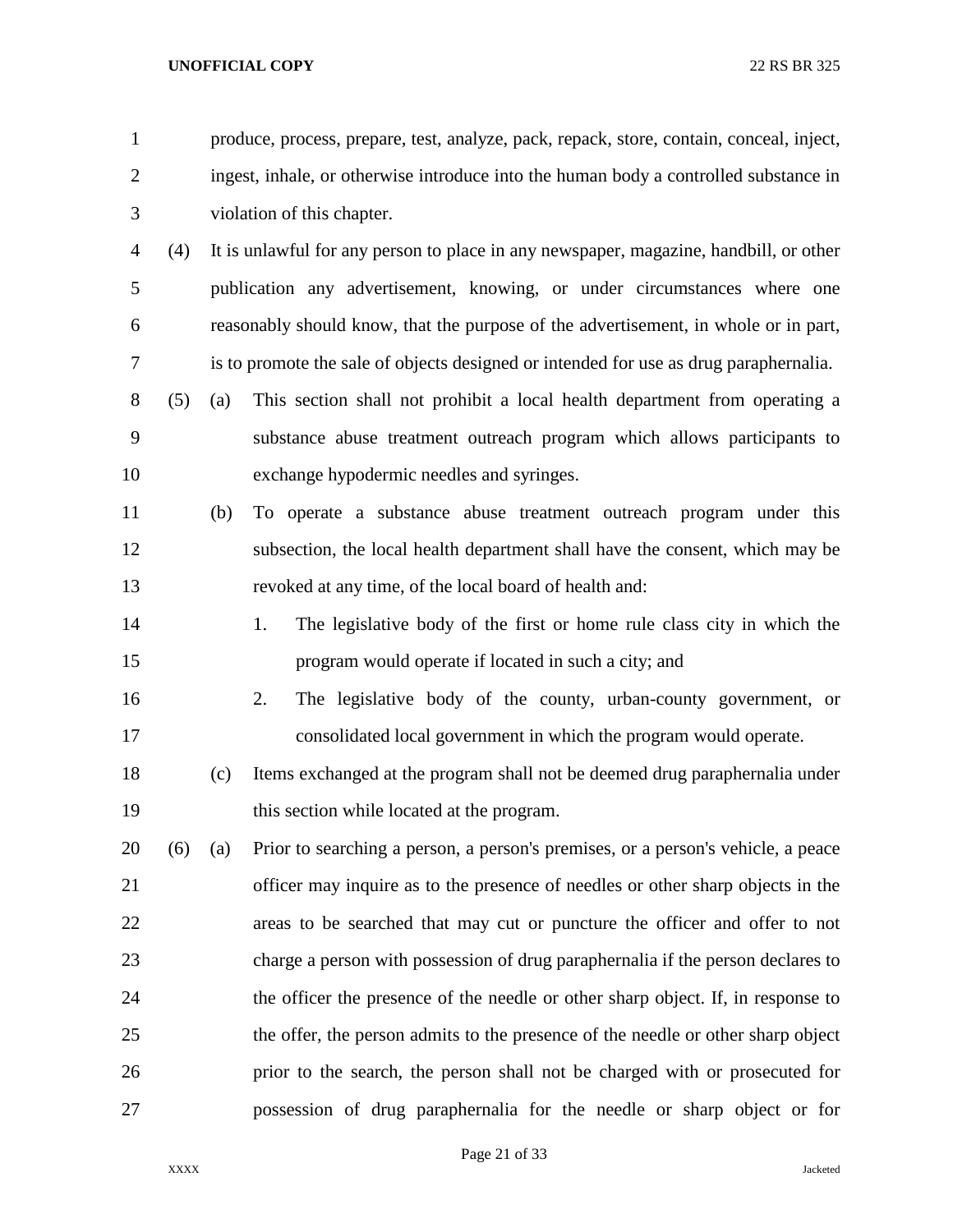| $\mathbf{1}$   |     |     | possession of a controlled substance for residual or trace drug amounts present    |
|----------------|-----|-----|------------------------------------------------------------------------------------|
| $\overline{2}$ |     |     | on the needle or sharp object.                                                     |
| 3              |     | (b) | The exemption under this subsection shall not apply to any other drug              |
| 4              |     |     | paraphernalia that may be present and found during the search or to controlled     |
| 5              |     |     | substances present in other than residual or trace amounts.                        |
| 6              | (7) | (a) | This section shall not prohibit the retail sale of hypodermic syringes and         |
| 7              |     |     | needles without a prescription in pharmacies.                                      |
| 8              |     | (b) | Hypodermic syringe and needle inventory of a pharmacy shall not be deemed          |
| 9              |     |     | drug paraphernalia under this section.                                             |
| 10             | (8) |     | Any person who violates any provision of this section shall be guilty of a Class A |
| 11             |     |     | misdemeanor.                                                                       |
| 12             |     |     | Section 7. KRS 218A.410 is amended to read as follows:                             |
| 13             | (1) |     | The following are subject to forfeiture:                                           |
| 14             |     | (a) | Controlled substances listed in Schedule I that are possessed, transferred, sold,  |
| 15             |     |     | or offered for sale in violation of this chapter are contraband and shall be       |
| 16             |     |     | seized and summarily forfeited to the state;                                       |
| 17             |     | (b) | Controlled substances listed in Schedule I, which are seized or come into the      |
| 18             |     |     | possession of the state, the owners of which are unknown, are contraband and       |
| 19             |     |     | shall be summarily forfeited to the state;                                         |
| 20             |     | (c) | Species of plants from which controlled substances in Schedules I and II may       |
| 21             |     |     | be derived which have been planted or cultivated in violation of this chapter,     |
| 22             |     |     | or of which the owners or cultivators are unknown, or which are wild growths,      |
| 23             |     |     | may be seized and summarily destroyed or forfeited to the state. The failure,      |
| 24             |     |     | upon demand by the law enforcement agency or its authorized agent, of the          |
| 25             |     |     | person in occupancy or in control of land or premises upon which the species       |
| 26             |     |     | of plants are growing or being stored, to produce an appropriate registration,     |
| 27             |     |     | or proof that he or she is the holder thereof, constitutes authority for the       |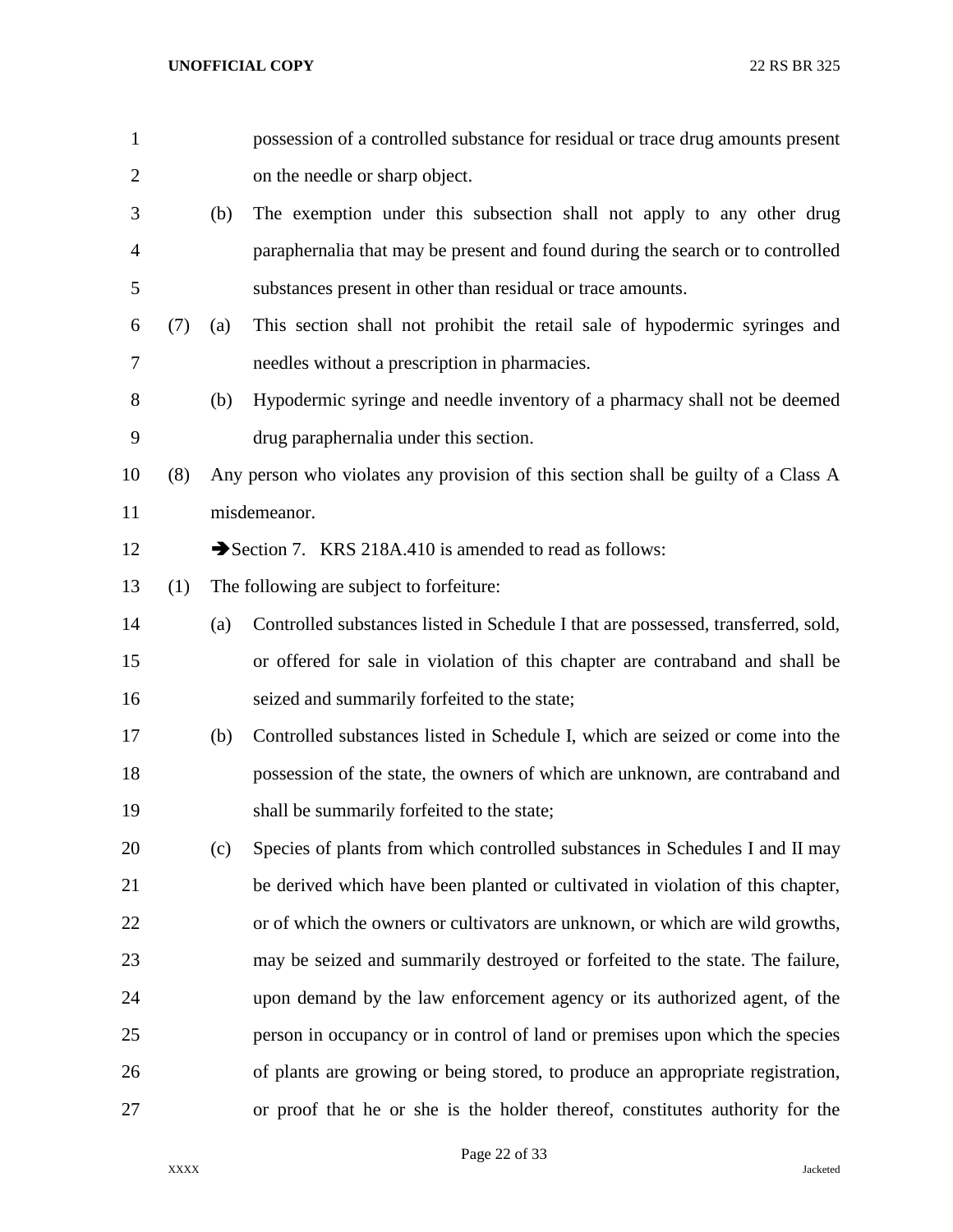seizure and forfeiture of the plants;

- (d) All substances, machinery, or devices used for the manufacture, packaging, repackaging, or marking, and books, papers, and records, and all vehicles owned and used by the seller or distributor for the manufacture, distribution, sale, or transfer of substances in violation of KRS 218A.350 shall be seized and forfeited to the state. Substances manufactured, held, or distributed in violation of KRS 218A.350 shall be deemed contraband;
- (e) All controlled substances which have been manufactured, distributed, dispensed, possessed, being held, or acquired in violation of this chapter;
- (f) All raw materials, products, and equipment of any kind which are used, or intended for use, in manufacturing, compounding, processing, delivering, importing, or exporting any controlled substance in violation of this chapter;
- (g) All property which is used, or intended for use, as a container for property described in paragraph (e) or (f) of this subsection;
- (h) All conveyances, including aircraft, vehicles, or vessels, which are used, or intended for use, to transport, or in any manner to facilitate the transportation, for the purpose of sale or receipt of property described in paragraph (e) or (f) of this subsection, but:
- 1. No conveyance used by any person as a common carrier in the transaction of business as a common carrier is subject to forfeiture under 21 this section unless it is proven beyond a reasonable doubt that the owner or other person in charge of the conveyance is a consenting party or privy to a violation of this chapter;
- 2. No conveyance is subject to forfeiture under this section by reason of any act or omission established by the owner thereof to have been committed or omitted without his or her knowledge or consent;
- 3. A forfeiture of a conveyance encumbered by a bona fide security interest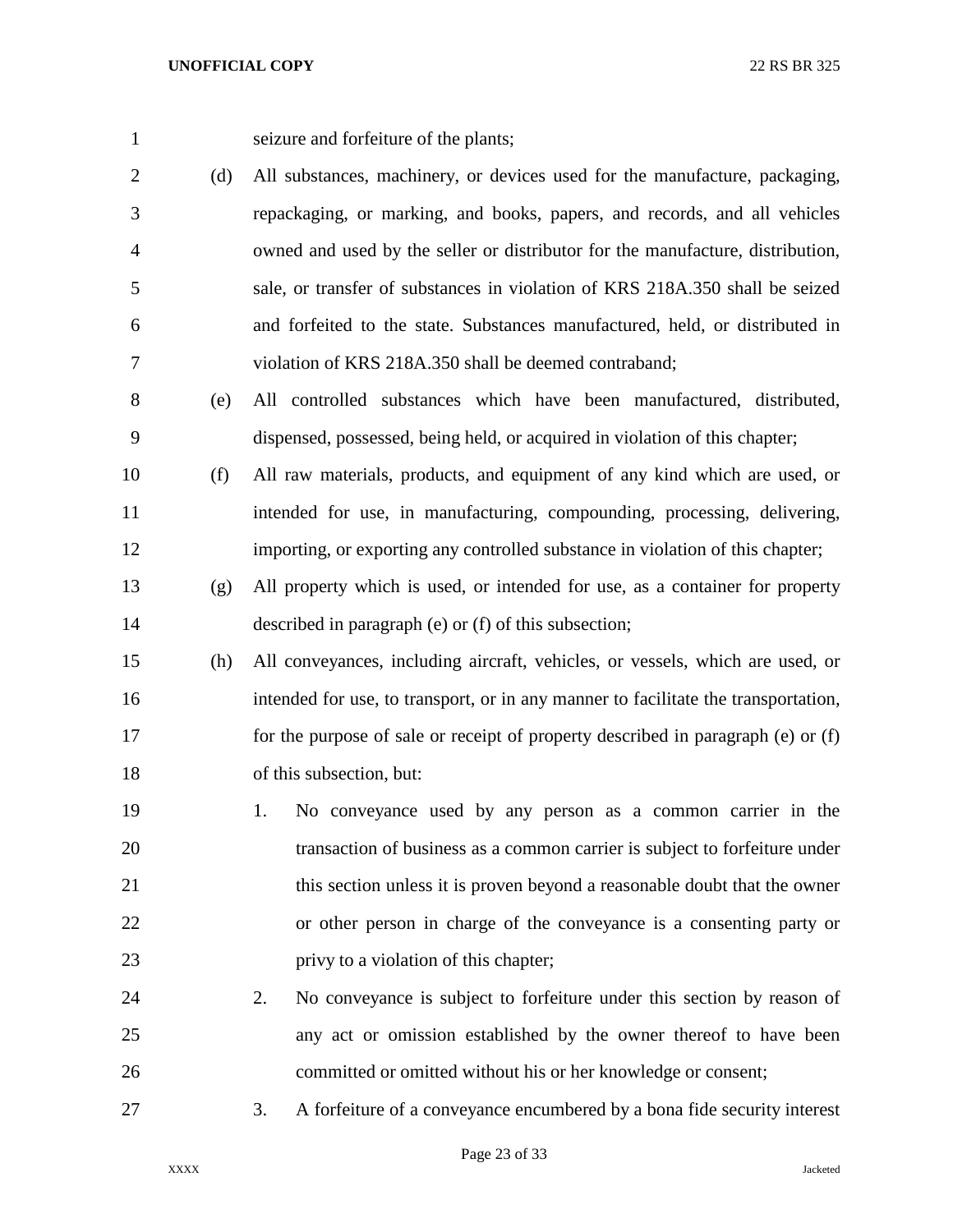| $\mathbf{1}$   |     | is subject to the interest of the secured party if he or she neither had            |
|----------------|-----|-------------------------------------------------------------------------------------|
| $\overline{2}$ |     | knowledge of nor consented to the act or omission; and                              |
| 3              |     | 4.<br>The forfeiture provisions of this paragraph shall not apply to any            |
| $\overline{4}$ |     | misdemeanor offense relating to <i>cannabis</i> [marijuana] or salvia;              |
| 5              | (i) | All books, records, and research products and materials, including formulas,        |
| 6              |     | microfilm, tapes, and data which are used, or intended for use, in violation of     |
| 7              |     | this chapter;                                                                       |
| 8              | (j) | Everything of value furnished, or intended to be furnished, in exchange for a       |
| 9              |     | controlled substance in violation of this chapter, all proceeds, including real     |
| 10             |     | and personal property, traceable to the exchange, and all moneys, negotiable        |
| 11             |     | instruments, and securities used, or intended to be used, to facilitate any         |
| 12             |     | violation of this chapter; except that no property shall be forfeited under this    |
| 13             |     | paragraph, to the extent of the interest of an owner, by reason of any act or       |
| 14             |     | omission established by him or her to have been committed or omitted                |
| 15             |     | without his or her knowledge or consent. It shall be a rebuttable presumption       |
| 16             |     | that all moneys, coin, and currency found in close proximity to controlled          |
| 17             |     | substances, to drug manufacturing or distributing paraphernalia, or to records      |
| 18             |     | of the importation, manufacture, or distribution of controlled substances, are      |
| 19             |     | presumed to be forfeitable under this paragraph. The burden of proof shall be       |
| 20             |     | upon claimants of personal property to rebut this presumption by clear and          |
| 21             |     | convincing evidence. The burden of proof shall be upon the law enforcement          |
| 22             |     | agency to prove by clear and convincing evidence that real property is              |
| 23             |     | forfeitable under this paragraph; and                                               |
| 24             | (k) | All real property, including any right, title, and interest in the whole of any lot |

 or tract of land and any appurtenances or improvements, which is used or intended to be used, in any manner or part, to commit, or to facilitate the commission of, a violation of this chapter excluding any misdemeanor offense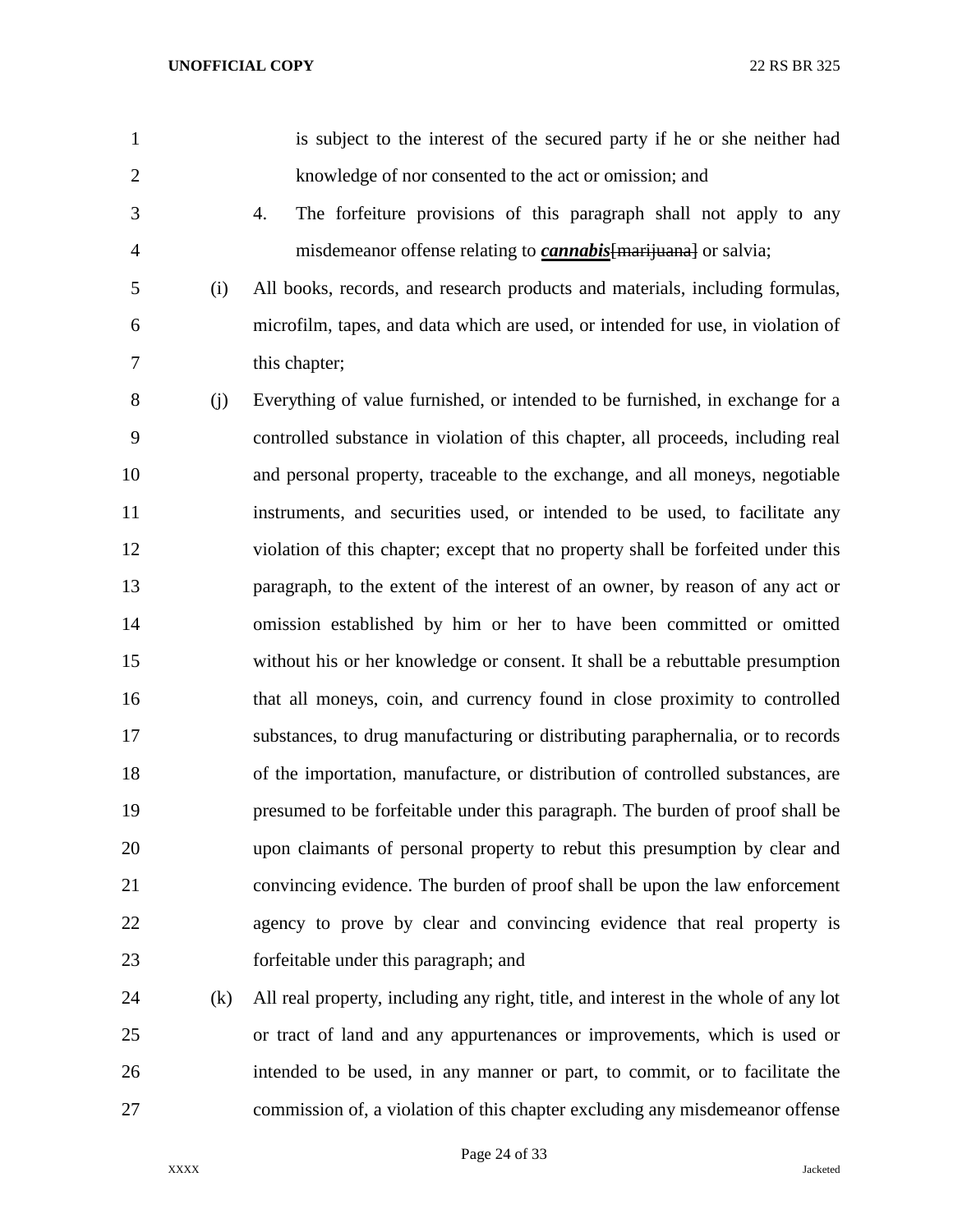relating to *cannabis*[marijuana], synthetic drugs, or salvia, except that property shall be forfeited under this paragraph, to the extent of an interest of an owner, by reason of any act or omission established by the Commonwealth to have been committed or omitted with the knowledge or consent of the owner.

 (2) Title to all property, including all interests in the property, forfeit under this section vests in the Commonwealth on the commission of the act or omission giving rise to forfeiture under this section together with the proceeds of the property after the time. Any property or proceeds subsequently transferred to any person shall be subject to forfeiture and thereafter shall be ordered forfeited, unless the transferee establishes in the forfeiture proceeding that he or she is a subsequent bona fide purchaser for value without actual or constructive notice of the act or omission giving rise to the forfeiture.

 (3) If any of the property described in this section cannot be located; has been transferred to, sold to, or deposited with a third party; has been placed beyond the 16 iurisdiction of the court; has been substantially diminished in value by any act or omission of the defendant; or, has been commingled with any property which cannot be divided without difficulty, the court shall order the forfeiture of any other property of the defendant up to the value of any property subject to forfeiture under this section.

# *(4) The forfeiture provisions of this section shall not apply to a personal use quantity of cannabis.*

23 Section 8. KRS 533.030 is amended to read as follows:

 (1) The conditions of probation and conditional discharge shall be such as the court, in its discretion, deems reasonably necessary to ensure that the defendant will lead a law-abiding life or to assist him or her to do so. The court shall provide as an explicit condition of every sentence to probation or conditional discharge that the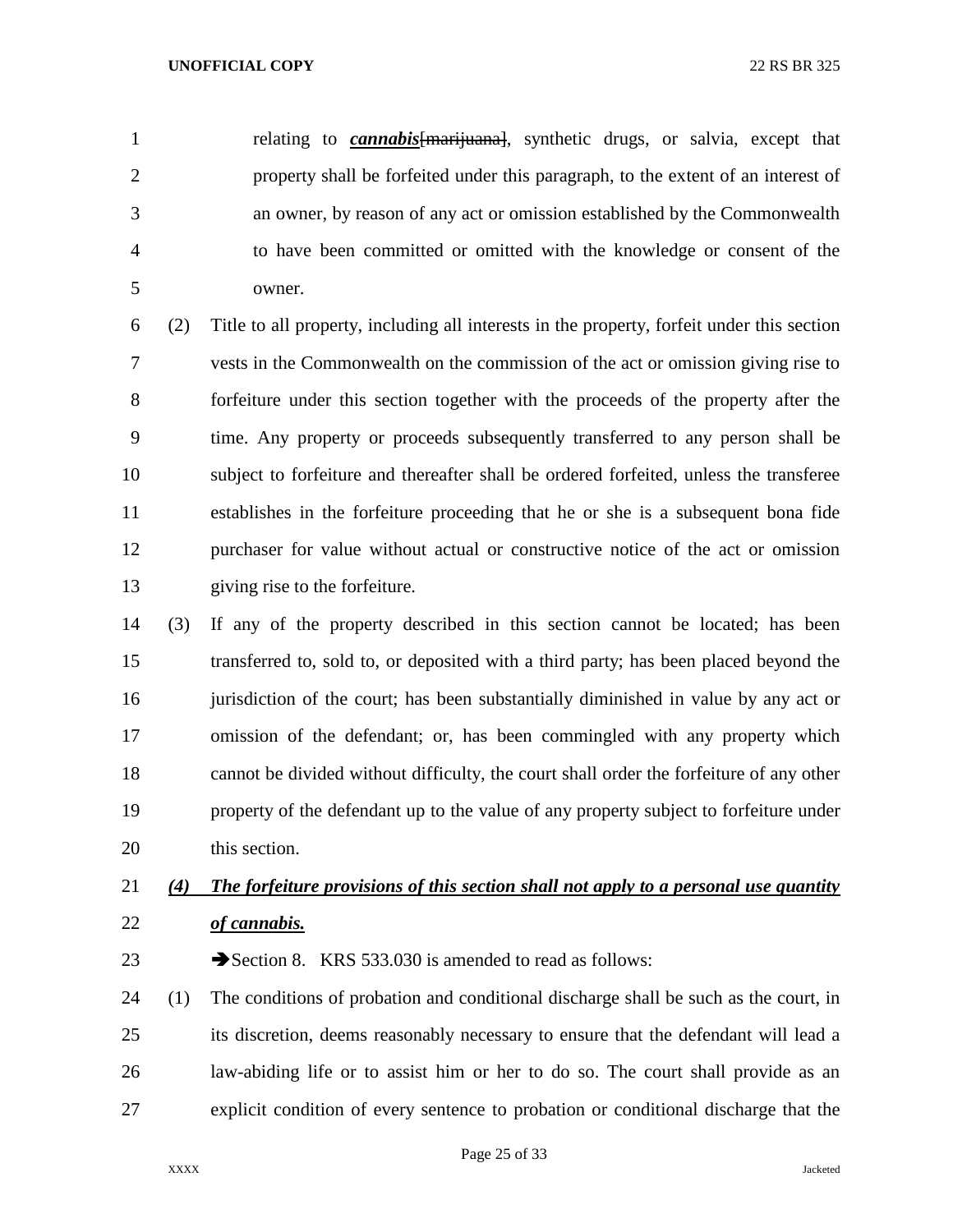| $\mathbf{1}$   |     |     | defendant not commit another offense during the period for which the sentence                      |
|----------------|-----|-----|----------------------------------------------------------------------------------------------------|
| $\overline{2}$ |     |     | remains subject to revocation.                                                                     |
| 3              | (2) |     | When imposing a sentence of probation or conditional discharge, the court may, in                  |
| 4              |     |     | addition to any other reasonable condition, require that the defendant:                            |
| 5              |     | (a) | Avoid injurious or vicious habits;                                                                 |
| 6              |     | (b) | Avoid persons or places of disreputable or harmful character;                                      |
| 7              |     | (c) | Work faithfully at suitable employment as far as possible;                                         |
| 8              |     | (d) | Undergo available medical or psychiatric treatment and remain in a specific                        |
| 9              |     |     | institution as required for that purpose;                                                          |
| 10             |     | (e) | Post a bond, without surety, conditioned on performance of any of the                              |
| 11             |     |     | prescribed conditions;                                                                             |
| 12             |     | (f) | Support his or her dependents and meet other family responsibilities;                              |
| 13             |     | (g) | Pay the cost of the proceeding as set by the court;                                                |
| 14             |     | (h) | Remain within a specified area;                                                                    |
| 15             |     | (i) | Report to the probation officer as directed;                                                       |
| 16             |     | (j) | Permit the probation officer to visit him or her at his or her home or                             |
| 17             |     |     | elsewhere;                                                                                         |
| 18             |     | (k) | Answer all reasonable inquiries by the probation officer and promptly notify                       |
| 19             |     |     | the probation officer of any change in address or employment;                                      |
| 20             |     | (1) | Submit to periodic testing for the use of <del>[controlled substances or ]</del> alcohol <i>or</i> |
| 21             |     |     | <i>controlled substances other than cannabis</i> , if the defendant's record indicates             |
| 22             |     |     | a controlled substance or alcohol problem, and to pay a reasonable fee, as                         |
| 23             |     |     | determined by the court, which fee shall not exceed the actual cost of the test                    |
| 24             |     |     | and analysis and shall be paid directly to the agency or agencies responsible                      |
| 25             |     |     | for testing and analysis as compensation for the cost of the testing and                           |
| 26             |     |     | analysis, as specified by written order of the court, performed under this                         |
| 27             |     |     | subsection. For good cause shown, the testing fee may be waived by the court;                      |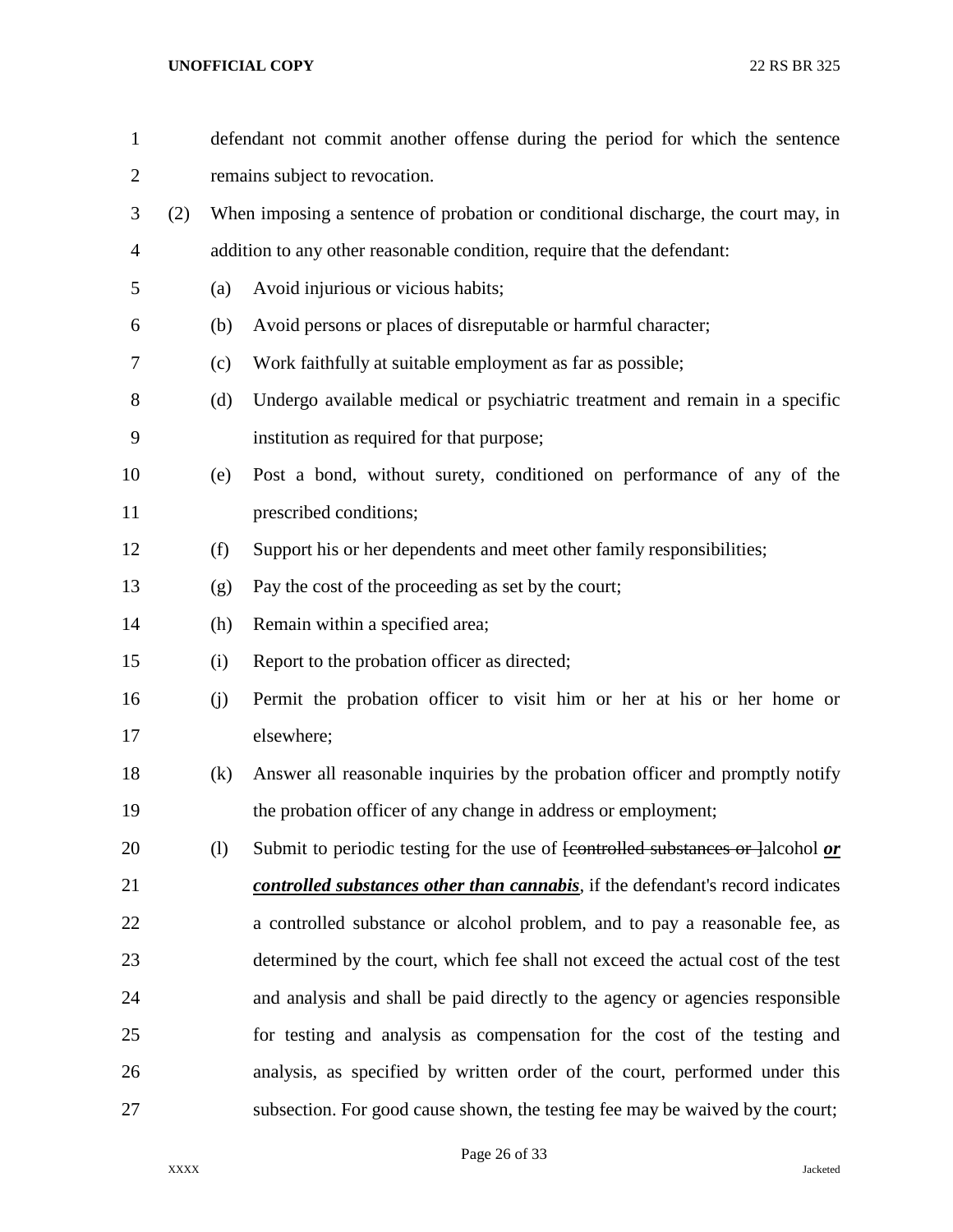(m) Use an alcohol monitoring device, as defined in KRS 431.068. All costs associated with the device, including administrative and operating costs, shall be paid by the defendant. If the court determines that the defendant is indigent, and a person, county, or other organization has not agreed to pay the costs for the defendant in an attempt to reduce incarceration expenses and increase public safety, the court shall consider other conditions of probation or conditional discharge provided for in this section; or

 (n) During all or part of the period of probation or conditional discharge, participate in a global positioning monitoring system program operated by a county pursuant to KRS 67.372 and 67.374 under the same terms and conditions as provided in KRS 431.517.

 (3) When imposing a sentence of probation or conditional discharge in a case where a victim of a crime has suffered monetary damage as a result of the crime due to his or her property having been converted, stolen, or unlawfully obtained, or its value substantially decreased as a result of the crime, or where the victim suffered actual medical expenses, direct out-of-pocket losses, or loss of earning as a direct result of the crime, or where the victim incurred expenses in relocating for the purpose of the victim's safety or the safety of a member of the victim's household, or if as a direct result of the crime the victim incurred medical expenses that were paid by the Cabinet for Health and Family Services, the Crime Victims Compensation Board, or any other governmental entity, the court shall order the defendant to make restitution in addition to any other penalty provided for the commission of the offense. Payment of restitution to the victim shall have priority over payment of restitution to any government agency. Restitution shall be ordered in the full amount of the damages, unless the damages exceed one hundred thousand dollars (\$100,000) or twice the amount of the gain from the commission of the offense, whichever is greater, in which case the higher of these two (2) amounts shall be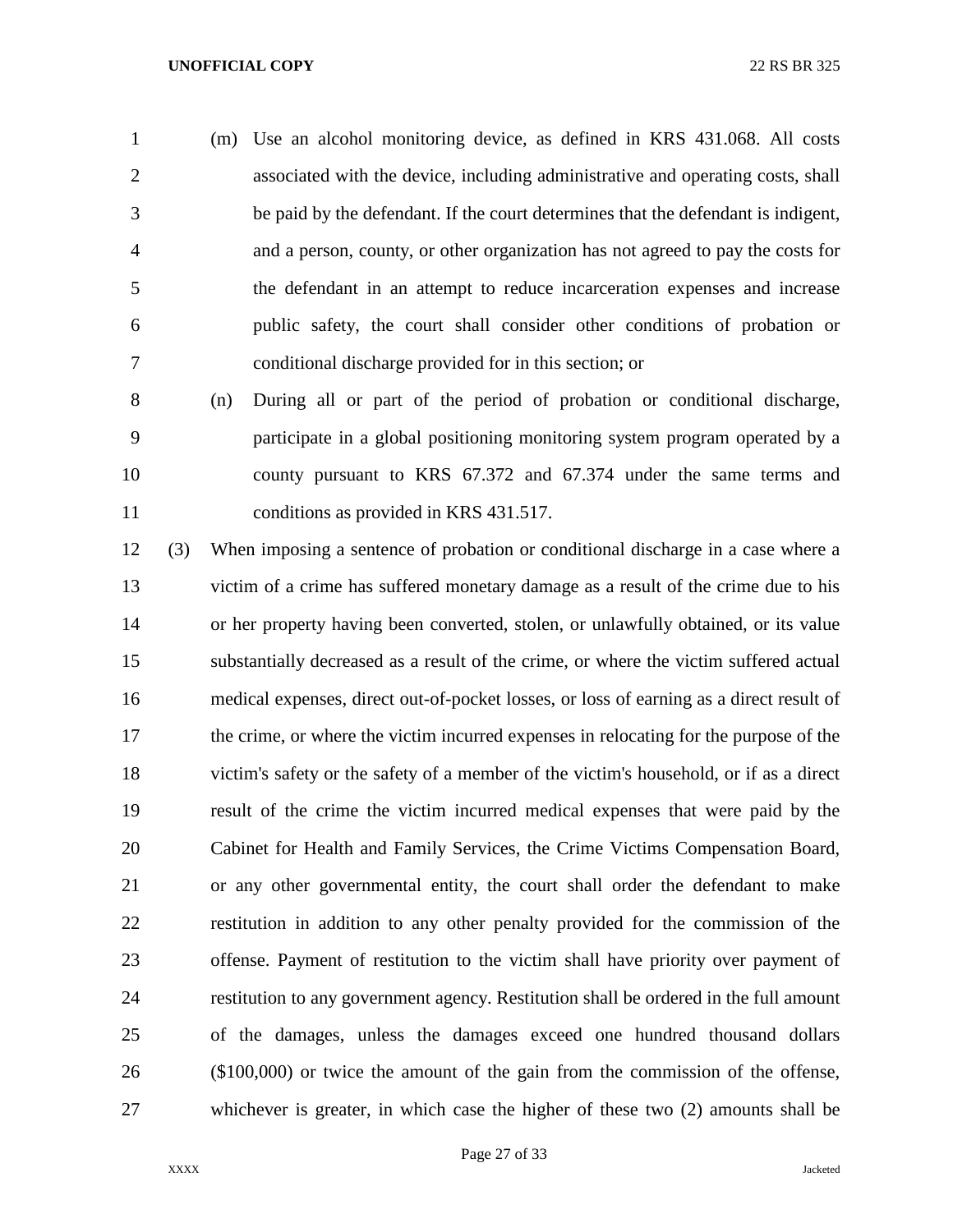awarded. The court may, in lieu of ordering monetary restitution, order the defendant to make restitution by working for or on behalf of the victim. The court shall determine the number of hours of work necessary by applying the then- prevailing federal minimum wage to the total amount of monetary damage caused by or incidental to the commission of the crime. The court may, with the consent of the agency, order the defendant to work as specified in KRS 533.070. Any work ordered pursuant to this section shall not be deemed employment for any purpose, nor shall the person performing the work be deemed an employee for any purpose. Where there is more than one (1) defendant or more than one (1) victim, restitution may be apportioned. Restitution shall be subject to the following additional terms and conditions:

- (a) Where property which is unlawfully in the possession of the defendant is in substantially undamaged condition from its condition at the time of the taking, return of the property shall be ordered in lieu of monetary restitution;
- (b) The circuit clerk shall assess an additional fee of five percent (5%) to defray the administrative costs of collection of payments or property. This fee shall be paid by the defendant and shall inure to a trust and agency account which shall not lapse and which shall be used to hire additional deputy clerks and office personnel or increase deputy clerk or office personnel salaries, or combination thereof;
- (c) When a defendant fails to make restitution ordered to be paid through the circuit clerk or a court-authorized program run by the county attorney or the Commonwealth's attorney, the circuit clerk or court-authorized program shall notify the court; and
- (d) An order of restitution shall not preclude the owner of property or the victim who suffered personal physical or mental injury or out-of-pocket loss of earnings or support or other damages from proceeding in a civil action to

Page 28 of 33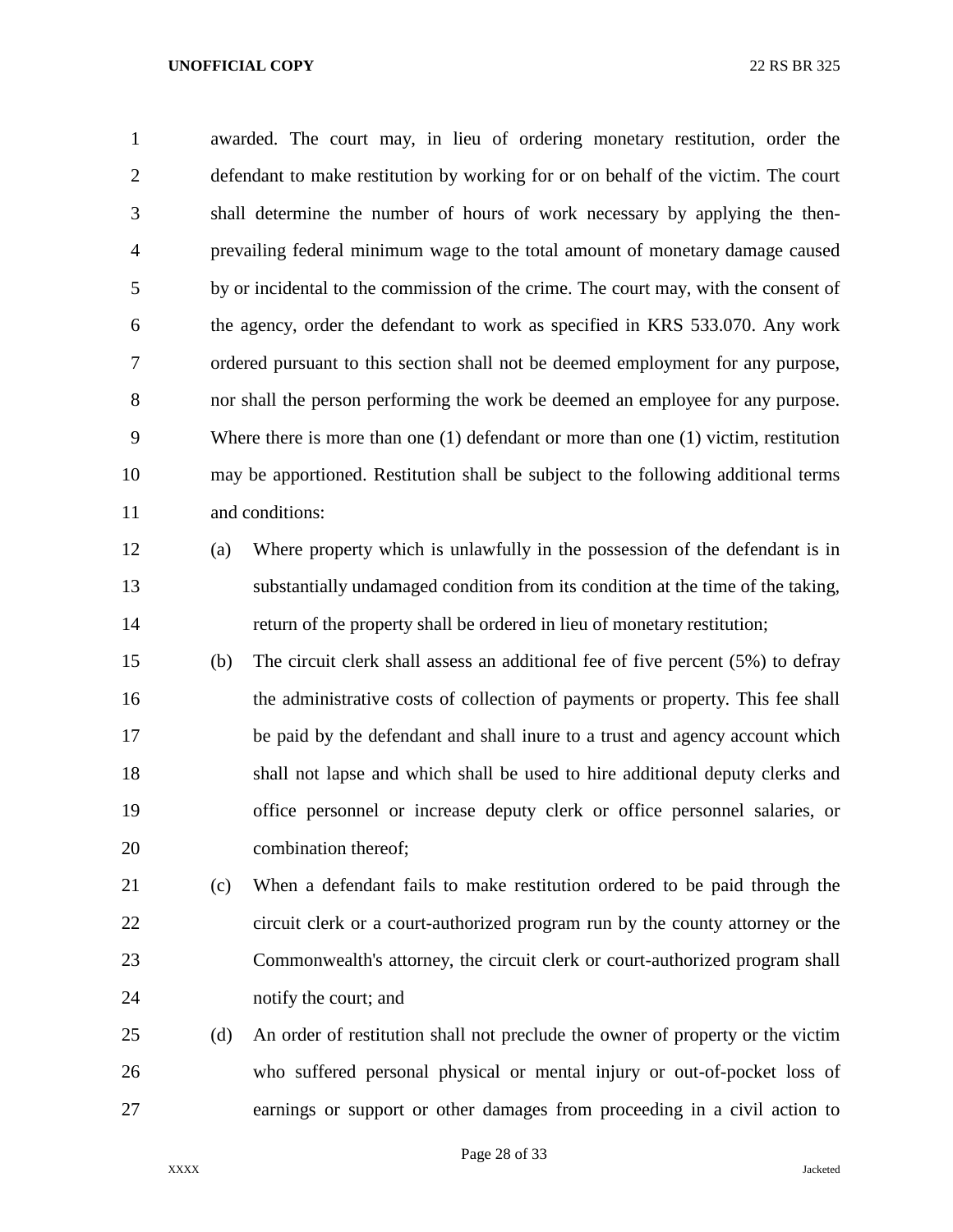recover damages from the defendant. A civil verdict shall be reduced by the amount paid under the criminal restitution order.

 (4) When requiring fees for controlled substances or alcohol tests, or other fees and payments authorized by this section or other statute, except restitution, to be paid by the defendant, the court shall not order the payments to be paid through the circuit clerk.

 (5) When a defendant is sentenced to probation or conditional discharge, he or she shall be given a written statement explicitly setting forth the conditions under which he or she is being released.

 (6) When imposing a sentence of probation or conditional discharge, the court, in addition to conditions imposed under this section, may require as a condition of the sentence that the defendant submit to a period of imprisonment in the county jail or to a period of home incarceration at whatever time or intervals, consecutive or nonconsecutive, the court shall determine. The time actually spent in confinement or home incarceration pursuant to this provision shall not exceed twelve (12) months or the maximum term of imprisonment assessed pursuant to KRS Chapter 532, whichever is the shorter. Time spent in confinement or home incarceration under this subsection shall be credited against the maximum term of imprisonment assessed for the defendant pursuant to KRS Chapter 532, if probation or conditional discharge is revoked and the defendant is sentenced to imprisonment. Any prohibitions against probation, shock probation, or conditional discharge under KRS 533.060(2) or 532.045 shall not apply to persons convicted of a misdemeanor or Class D felony and sentenced to a period of confinement or home incarceration under this section.

25 Section 9. KRS 138.872 is amended to read as follows:

 (1) A tax is hereby levied on each offender engaging in a taxable activity in this state. The tax shall be paid at the following rates: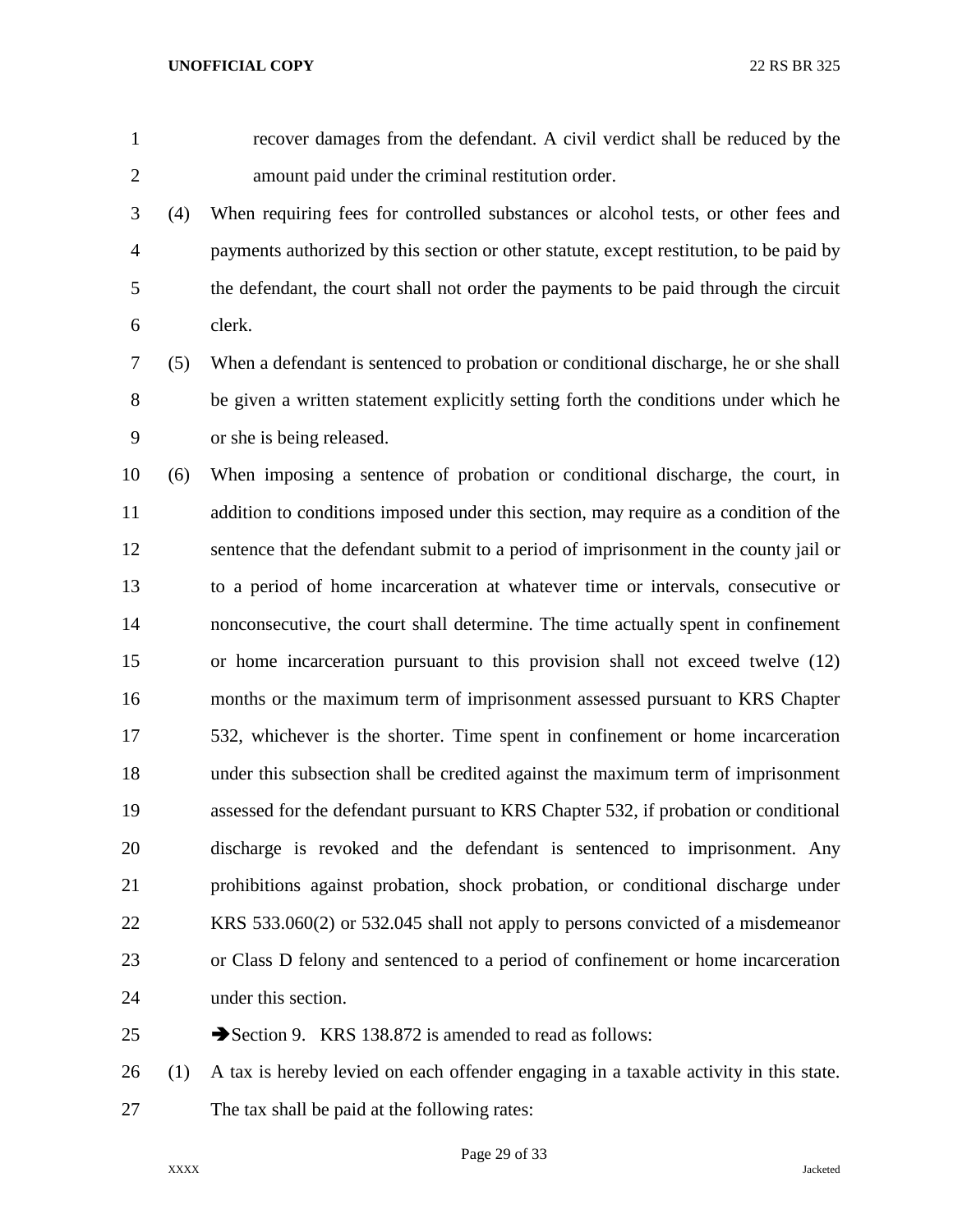(a) One thousand dollars (\$1,000) per plant, whether growing or detached from the soil, on each *cannabis*[marijuana] plant with foliation *which exceeds a personal use quantity of cannabis as defined in Section 2 of this Act*; (b) Three dollars and fifty cents (\$3.50) on each gram, or portion thereof, of *cannabis*[marijuana] which has been detached from the plant on which it grew *and which exceeds a personal use quantity of cannabis as defined in Section 2 of this Act*; (c) Two hundred dollars (\$200) on each gram, or portion thereof, of controlled substances; and (d) Two thousand dollars (\$2,000) on each fifty (50) dosage units, or portion thereof, of a controlled substance that is not sold by weight. 12 (2) For the purpose of calculating the tax levied pursuant to subsections  $(1)(b)$ ,  $(1)(c)$ , and (1)(d) of this section, the quantity shall be measured by the weight of the *cannabis*[marijuana] or controlled substance, whether pure, impure, or diluted, or by dosage units when a controlled substance is not sold by weight. (3) An offender lawfully engaged in a taxable activity shall be exempt from the tax imposed by this section if the offender is not in violation of any law which authorizes him to engage in the activity. 19 SECTION 10. A NEW SECTION OF KRS CHAPTER 431 IS CREATED TO READ AS FOLLOWS: *(1) As used in this section: (a) "Cannabis accessory" has the same meaning as in Section 2 of this Act; (b) "Eligible conviction" means any criminal conviction for a violation of KRS 218A.1422, 218A.1421(2), 218A.1423(2), or 218A.500, or a conviction for an offense prior to July 14, 1992, for possession, cultivation, or trafficking of marijuana which was punishable by not more than five (5) years' incarceration;*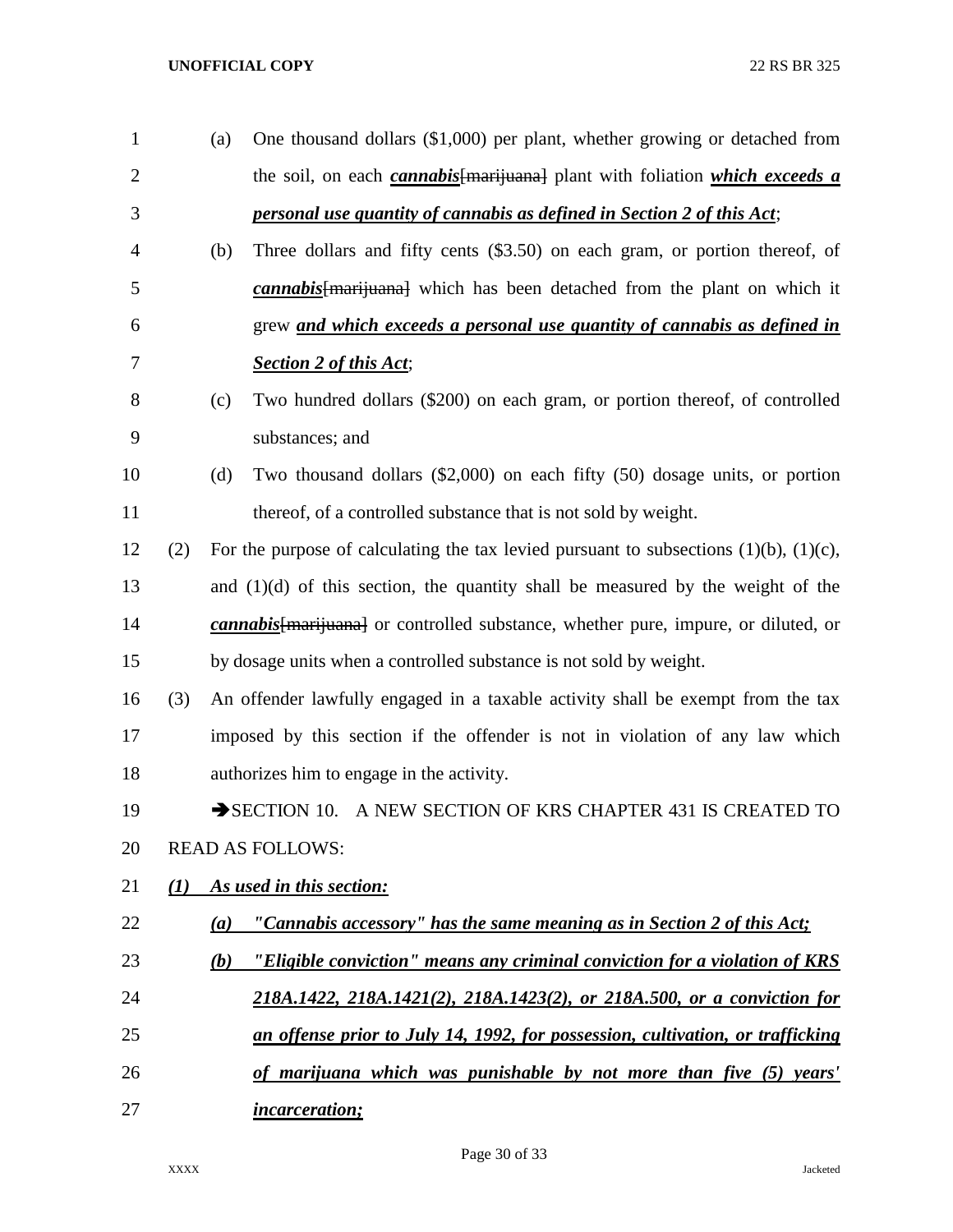| 1              |     | "Expungeable conviction" means any eligible conviction for which the<br>(c)                       |
|----------------|-----|---------------------------------------------------------------------------------------------------|
| $\overline{2}$ |     | <i>available record does not indicate that the offense involved a quantity of</i>                 |
| 3              |     | marijuana in excess of the personal use quantity of cannabis, or, for a                           |
| 4              |     | conviction pursuant to KRS 218A.500, the record does not indicate that the                        |
| 5              |     | offense involved drug paraphernalia other than cannabis accessories; and                          |
| 6              |     | <u>"Personal use quantity of cannabis" has the same meaning as in Section 2</u><br>(d)            |
| 7              |     | of this Act.                                                                                      |
| 8              | (2) | <b>The Administrative Office of the Courts shall establish a process for identifying</b>          |
| 9              |     | all eligible convictions and communicating each eligible conviction to the court                  |
| 10             |     | in which the conviction occurred, and to the office of the Commonwealth's                         |
| 11             |     | attorney or county attorney that prosecuted the case. All eligible convictions shall              |
| 12             |     | be communicated to the office of the Commonwealth's attorney or county                            |
| 13             |     | attorney that prosecuted the case within ninety (90) days of the effective date of                |
| 14             |     | this Act.                                                                                         |
| 15             | (3) | Within ninety (90) days of the receipt of an eligible conviction, the office of the               |
| 16             |     | <b>Commonwealth's attorney or county attorney that prosecuted the case may file</b>               |
| 17             |     | with the court in which the conviction occurred an objection to the expungement                   |
| 18             |     | of any eligible conviction which is not an expungeable conviction.                                |
| 19             | (4) | Within two hundred (200) days of the effective date of this Act, for any eligible                 |
| 20             |     | conviction to which the office of the Commonwealth's attorney or county attorney                  |
| 21             |     | that prosecuted the case has not filed an objection, the court shall order the                    |
| 22             |     | judgment vacated, and dismiss with prejudice any charges which are eligible for                   |
| 23             |     | expungement under this section, and order expunged all records in the custody of                  |
| 24             |     | the court and any records in the custody of any other agency or official, including               |
| 25             |     | law enforcement records.                                                                          |
| 26             | (5) | Any person who has an eligible conviction prior to the effective date of this<br>$\left(a\right)$ |
| 27             |     | Act and whose records have not been expunged pursuant to subsection (4)                           |

Page 31 of 33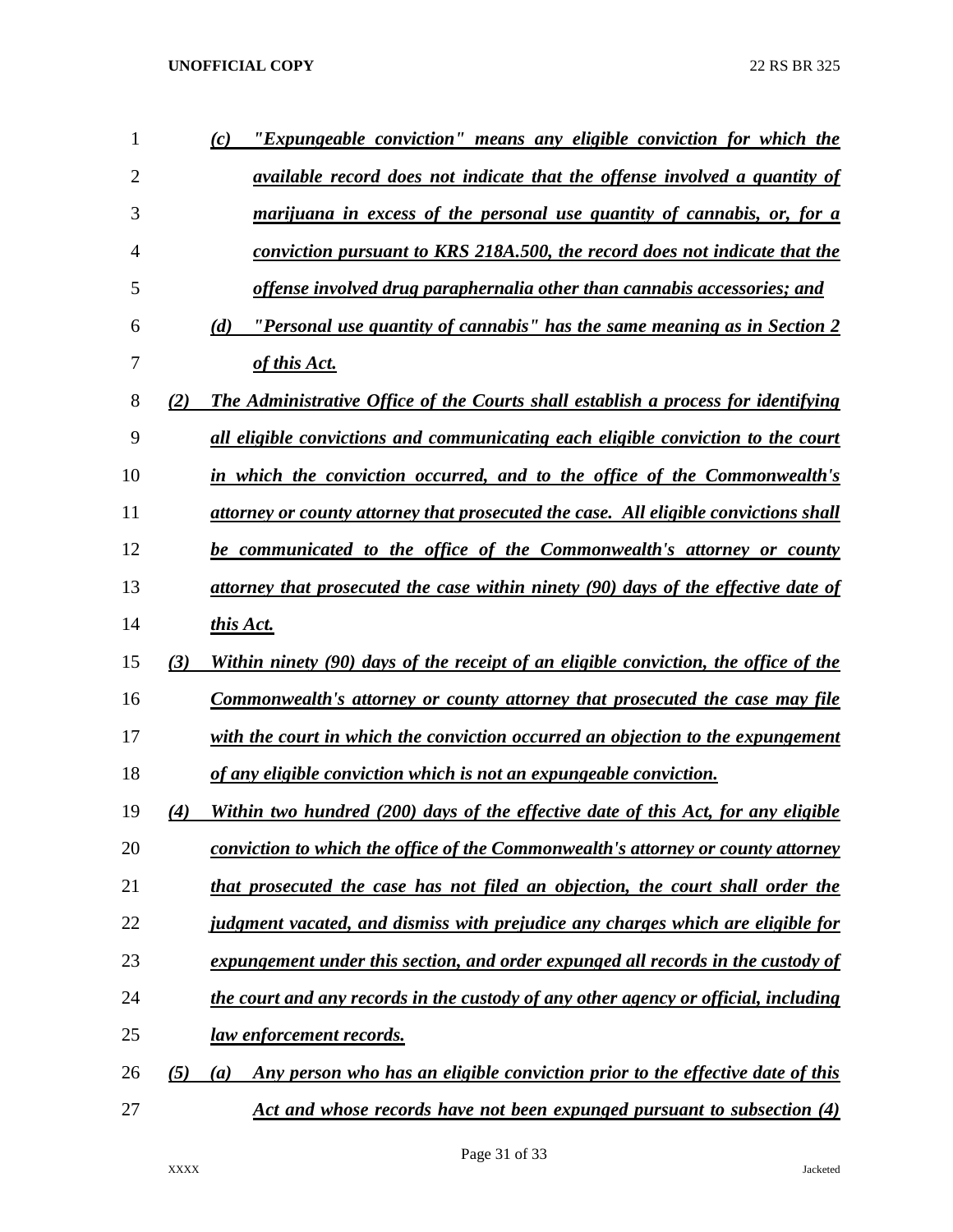| 1  |     | of this section may at any time after one (1) year after the effective date of     |
|----|-----|------------------------------------------------------------------------------------|
| 2  |     | this Act petition the court in which the conviction occurred to expunge all        |
| 3  |     | <i>eligible convictions.</i>                                                       |
| 4  | (b) | <b>There shall be no filing fee for a petition pursuant to this subsection.</b>    |
| 5  | (c) | An expungement petition brought under this subsection shall be served              |
| 6  |     | upon the offices of the county and Commonwealth's attorneys that                   |
| 7  |     | prosecuted the case, and the court shall notify the county and                     |
| 8  |     | <u>Commonwealth's attorneys of an opportunity for a response to the petition.</u>  |
| 9  |     | <b>The response shall be filed within ninety (90) days after the filing of the</b> |
| 10 |     | <i>petition.</i>                                                                   |
| 11 | (d) | If a response is not filed, ninety (90) days after the filing of the petition the  |
| 12 |     | court shall order the judgment vacated, and dismiss with prejudice any             |
| 13 |     | charges which are eligible for expungement under this section.                     |
| 14 | (e) | If a response is filed objecting to the expungement of the eligible conviction,    |
| 15 |     | the court shall within ninety (90) days of the receipt of the objection            |
| 16 |     | schedule a hearing on the petition. If, at the hearing, the court finds that       |
| 17 |     | the eligible conviction is an expungeable conviction, the court shall order        |
| 18 |     | the judgment vacated, and dismiss with prejudice any charges which are             |
| 19 |     | <i>eligible for expungement under this section.</i>                                |
| 20 | (6) | Upon entry of an order vacating and expunging a conviction, the original           |
| 21 |     | conviction shall be vacated and the record shall be expunged. The court and        |
| 22 |     | other agencies shall cause records to be deleted or removed from their computer    |
| 23 |     | systems so that the matter shall not appear on official state-performed            |
| 24 |     | background checks. The court and other agencies shall reply to any inquiry that    |
| 25 |     | no record exists on the matter. The person whose record is expunged shall not      |
| 26 |     | have to disclose the fact of the record or any matter relating thereto on an       |
| 27 |     | application for employment, credit, or other type of application. If the expunged  |